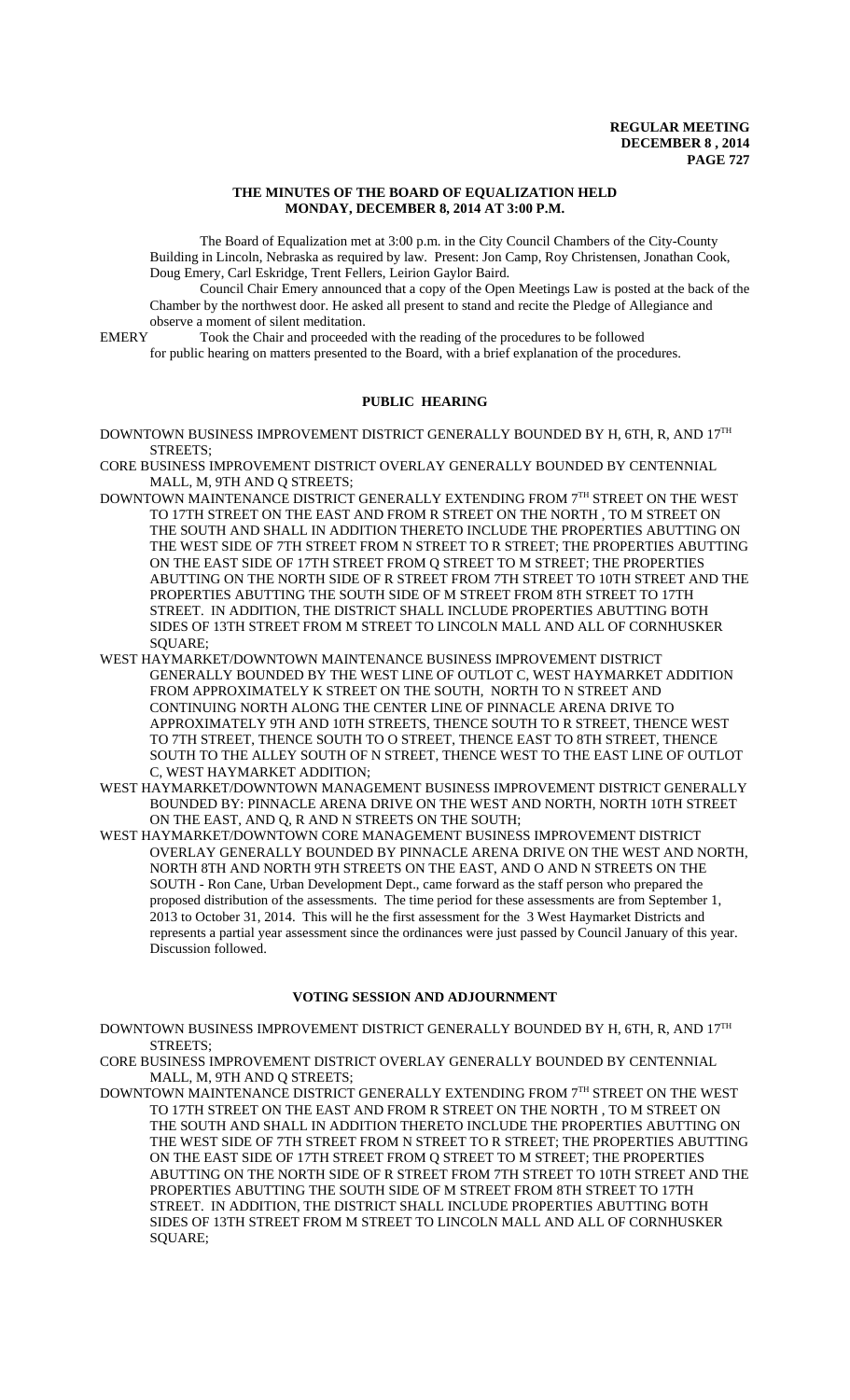WEST HAYMARKET/DOWNTOWN MAINTENANCE BUSINESS IMPROVEMENT DISTRICT GENERALLY BOUNDED BY THE WEST LINE OF OUTLOT C, WEST HAYMARKET ADDITION FROM APPROXIMATELY K STREET ON THE SOUTH, NORTH TO N STREET AND CONTINUING NORTH ALONG THE CENTER LINE OF PINNACLE ARENA DRIVE TO APPROXIMATELY 9TH AND 10TH STREETS, THENCE SOUTH TO R STREET, THENCE WEST TO 7TH STREET, THENCE SOUTH TO O STREET, THENCE EAST TO 8TH STREET, THENCE SOUTH TO THE ALLEY SOUTH OF N STREET, THENCE WEST TO THE EAST LINE OF OUTLOT C, WEST HAYMARKET ADDITION;

- WEST HAYMARKET/DOWNTOWN MANAGEMENT BUSINESS IMPROVEMENT DISTRICT GENERALLY BOUNDED BY: PINNACLE ARENA DRIVE ON THE WEST AND NORTH, NORTH 10TH STREET ON THE EAST, AND Q, R AND N STREETS ON THE SOUTH;
- WEST HAYMARKET/DOWNTOWN CORE MANAGEMENT BUSINESS IMPROVEMENT DISTRICT OVERLAY GENERALLY BOUNDED BY PINNACLE ARENA DRIVE ON THE WEST AND NORTH, NORTH 8TH AND NORTH 9TH STREETS ON THE EAST, AND O AND N STREETS ON THE SOUTH.
- CHRISTENSEN Moved for approval and adjournment sine die.
	- Seconded by Gaylor Baird and carried by the following vote; AYES: Camp, Christensen, Cook, Emery, Eskridge, Fellers, Gaylor Baird; NAYS: None.

**ADJOURNMENT 3:07 P.M.**

\_\_\_\_\_\_\_\_\_\_\_\_\_\_\_\_\_\_\_\_\_\_\_\_\_\_\_\_\_\_ Teresa J. Meier, City Clerk

Alexis Traylor, Office Specialist

\_\_\_\_\_\_\_\_\_\_\_\_\_\_\_\_\_\_\_\_\_\_\_\_\_\_\_\_\_\_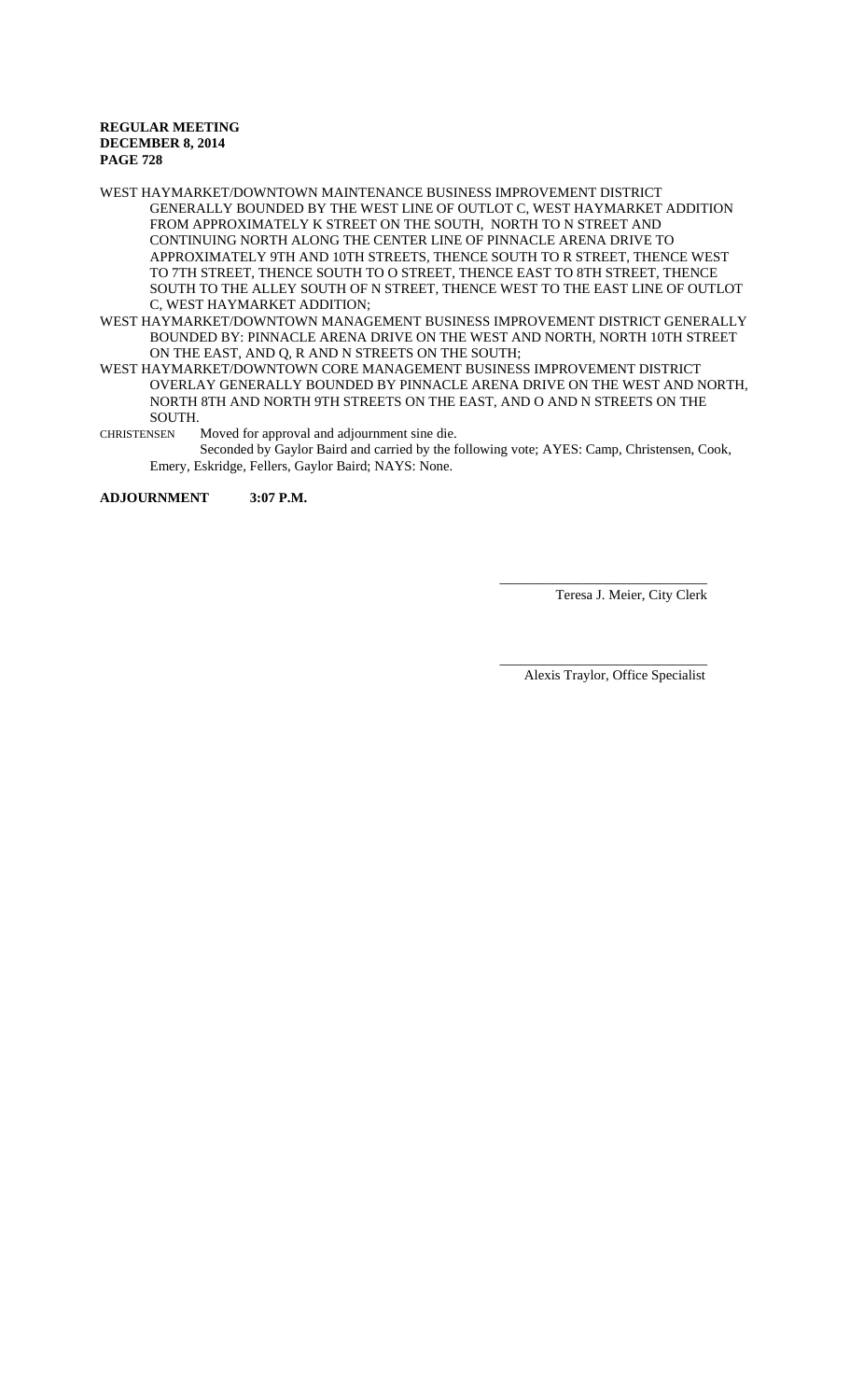### **THE MINUTES OF THE CITY COUNCIL MEETING HELD MONDAY, DECEMBER 8, 2014 AT 3:00 P.M.**

The Meeting was called to order at 3:00 p.m. Present: Council Chair Emery; Council Members: Camp, Christensen, Cook, Eskridge, Fellers, Gaylor Baird; City Clerk, Teresa J. Meier.

Council Chair Emery announced that a copy of the Open Meetings Law is posted at the back of the Chamber by the northwest door. He asked all present to stand and recite the Pledge of Allegiance and observe a moment of silent meditation.

# **READING OF THE MINUTES**

FELLERS Having been appointed to read the minutes of the City Council proceedings of November 24, 2014, reported having done so, found same correct.

Seconded by Gaylor Baird and carried by the following vote: AYES: Camp, Christensen, Cook, Emery, Eskridge, Fellers, Gaylor Baird; NAYS: None.

# **PUBLIC HEARING**

APPLICATION OF CASEY'S RETAIL COMPANY DBA CASEY'S GENERAL STORE #2970 TO EXPAND ITS CLASS C LIQUOR LICENSE TO INCLUDE AN AREA MEASURING APPROXIMATELY 22 FEET BY 28 FEET TO THE NORTH ON PROPERTY GENERALLY LOCATED AT 2500 N.W. 12TH STREET - Michelle Crites, 2111 SW 18<sup>th</sup> St, District Manager for Cassey's General Store, came forward to take the oath and answer questions.

LPD Investigator, Conan Schafer, came forward to comment that this was a request to amend the special permit already in place. Discussion followed.

This matter was taken under advisement.

APPLICATION OF HOLT ENTERPRISES LLC DBA PAUL'S PUB FOR A CLASS C LIQUOR LICENSE AT 5250 CORNHUSKER HIGHWAY; MANAGER APPLICATION OF PAUL B. HOLT FOR HOLT ENTERPRISES LLC DBA PAUL'S PUB AT 5250 CORNHUSKER HIGHWAY - Paul Holt, 1659 12<sup>th</sup> Ave, Columbus NE, came forward to take the oath and answer questions. This matter was taken under advisement.

APPROVING A REAL ESTATE SALES AGREEMENT BETWEEN THE CITY OF LINCOLN AND ANDERSON HOMES, INC. AUTHORIZING THE SALE OF FOUR LOTS OF CITY OWNED SURPLUS PROPERTY GENERALLY LOCATED AT 2601, 2531, 2521, AND 2511 NW 52ND STREET - Dave Landis, Urban Development Director, came forward to state that there were 4 lots previously surplused and ready to be sold with the buyer being Anderson Homes. Discussion followed. This matter was taken under advisement

TEXT AMENDMENT 14015 - REPEALING SECTION 27.67.075 OF THE LINCOLN MUNICIPAL CODE RELATING TO PARKING IN THE CAPITOL ENVIRONS DISTRICT TO ALLOW THE PARKING IN THE CAPITOL ENVIRONS DISTRICT TO BE DETERMINED BY THE UNDERLYING ZONING DISTRICT - Ed Zimmer, Planning Department, recommended letting Districts be governed by their own underlying zoning. Discussion followed.

# This matter was taken under advisement

TEXT AMENDMENT 14016 - AMENDING SECTION 27.62.140 OF THE LINCOLN MUNICIPAL CODE RELATING TO THE HEAVY COMMERCIAL SERVICES USE GROUP TO ALLOW MINI-WAREHOUSES AS A CONDITIONAL USE IN THE B-5 PLANNED REGIONAL BUSINESS DISTRICT - Derek Zimmerman, Baylor Evnen Law Firm, 1248 O St, Ste 600, came forward to state that the building is currently vacant and a good potential use of the property would be for mini-warehouse storage. Discussion followed.

This matter was taken under advisement

AMENDING THE CHAPTER TITLE OF LINCOLN MUNICIPAL CODE CHAPTER 2.28 AS "HUMAN RESOURCES DEPARTMENT" AND AMENDING SECTIONS 2.28.010, 2.28.020, AND 2.28.030 OF THE LINCOLN MUNICIPAL CODE TO REDESIGNATE THE PERSONNEL DEPARTMENT AS THE HUMAN RESOURCES DEPARTMENT AND THE PERSONNEL DIRECTOR AS THE HUMAN RESOURCES DIRECTOR - Jeff Kirkpatrick, City Attorney, came forward to state that this was part of the annual code clean up.

This matter was taken under advisement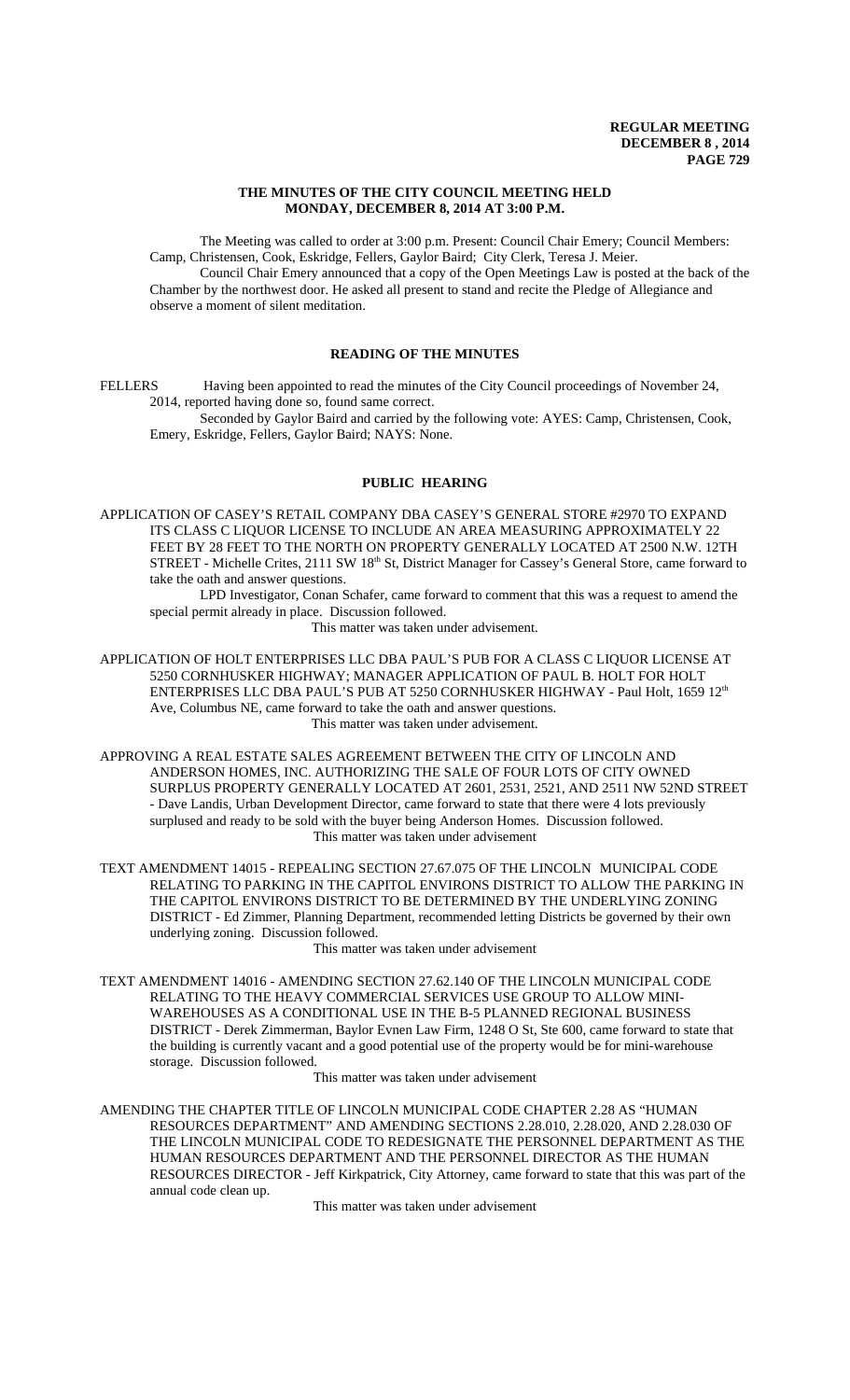REPEALING CHAPTER 5.44 OF THE LINCOLN MUNICIPAL CODE, ("SIDEWALKS SNOW REMOVAL AND CLEANING BUSINESSES") RELATING TO PERMITS FOR OPERATING MOTOR-POWERED SNOW REMOVAL OR SIDEWALK CLEANING EQUIPMENT ON SIDEWALKS WITHIN THE CITY - Jeff Kirkpatrick, City Attorney, came forward to state they are removing part of the code that has not been enforced for many years.. Discussion followed.

This matter was taken under advisement

COMP. PLAN CONFORMANCE 14022 - APPROVING AN AMENDMENT TO THE ANTELOPE VALLEY REDEVELOPMENT PLAN TO ADD THE "23RD & O STREET PROJECT" TO REHABILITATE AND EXPAND AN EXISTING RETAIL BUILDING FOR A HEALTH CLINIC ON APPROXIMATELY TWO ACRES OF PROPERTY GENERALLY LOCATED AT 2301 O STREET AND THE ADJACENT RIGHTS-OF-WAY. (11/24/14 - P.H. & ACTION CONT'D FOR 2 WEEKS TO 12/8/14) (12/8/14 - P.H. & ACTION CONT'D FOR 1 WEEK TO 12/15/14, 7-0) - Derek Zimmerman, Baylor Evnen, 1248 O St, Ste 600., came forward to formally request a 1 week deferral of this item as they are still negotiating with the tenants.

This matter was taken under advisement

- COMP. PLAN AMENDMENT 14005 APPLICATION OF THE PLANNING DIRECTOR TO AMEND THE 2040 LINCOLN-LANCASTER COUNTY COMPREHENSIVE PLAN TO ADD THE "SOUTH SALT CREEK WATERSHED MASTER PLAN" TO THE LIST OF APPROVED SUBAREA PLANS AND TO THE LIST OF ADOPTED WATERSHED STUDIES. (RELATED ITEMS: 14R-296, 14R-297, 14R-298);
- COMP. PLAN AMENDMENT 14006 APPLICATION OF THE PLANNING DIRECTOR TO AMEND THE 2040 LINCOLN-LANCASTER COUNTY COMPREHENSIVE PLAN TO ADD THE "HAINES BRANCH WATERSHED MASTER PLAN" TO THE LIST OF APPROVED SUBAREA PLANS AND TO THE LIST OF ADOPTED WATERSHED STUDIES. (RELATED ITEMS: 14R-296, 14R-297, 14R-298)
- COMP. PLAN AMENDMENT 14007 APPLICATION OF THE PLANNING DIRECTOR TO AMEND THE 2040 LINCOLN-LANCASTER COUNTY COMPREHENSIVE PLAN TO ADD THE "MIDDLE CREEK WATERSHED MASTER PLAN" TO THE LIST OF APPROVED SUBAREA PLANS AND TO THE LIST OF ADOPTED WATERSHED STUDIES. (RELATED ITEMS: 14R-296, 14R-297, 14R-298) - Jared Nelson, Public Works/Watershed Management, came forward to give an overview of the 3 Watershed Master Plans which will be considered for adoption to the Comp Plan. Discussion followed. This matter was taken under advisement
- AMENDING THE LINCOLN-LANCASTER COUNTY AIR POLLUTION CONTROL REGULATIONS AND STANDARDS TO ASSURE CONSISTENCY WITH FEDERAL AND STATE AIR QUALITY REGULATIONS - Judy Halstead, Director of Health, came forward to state there would be no fee changes or source changes following these regulations.

# This matter was taken under advisement

APPROVING A CONTRACT AGREEMENT BETWEEN THE CITY OF LINCOLN, AGING PARTNERS, AND PHILIPS LIFELINE FOR MONITORING SERVICES AND EQUIPMENT PURCHASE FOR A THREE YEAR TERM WITH THE OPTION TO RENEW FOR TWO ADDITIONAL ONE YEAR TERMS - June Peterson, Director of Aging Partners, came forward to state they have been working with this company for the last 4 years.

Carol Meyerhoff, Aging Partners, stated that the Philips Company has developed a new product that will allow the individual to go anywhere in the community and still have access to a response center. Discussion followed.

This matter was taken under advisement

APPROVING AN AGREEMENT BETWEEN THE CITY OF LINCOLN AND COMMUNITY CROPS TO OPERATE AN URBAN GARDEN AT THE WEST END OF PETER PAN PARK GENERALLY LOCATED BETWEEN 30TH AND 32ND STREET AND APPLE AND W STREETS FOR A FOUR YEAR TERM - Nicole Fleck-Tooze, Parks and Rec. Dept., came forward to state that this is a under utilized portion of the Park and that Community Crops would be paying water costs and have full responsibility for maintenance.

Chris Myers, Parks and Rec Dept., came forward to state their partnership with Community Crops and City Impact will encourage good things in this neighborhood.

Benjamin McShane, 1551 S 2<sup>nd</sup> St, Community Crops, stated their partnership with Parks and Rec has been a great one.

Catherine Shiffler, 3831 U St., came forward to inform Council how their produce benefits the surrounding community. Discussion followed.

This matter was taken under advisement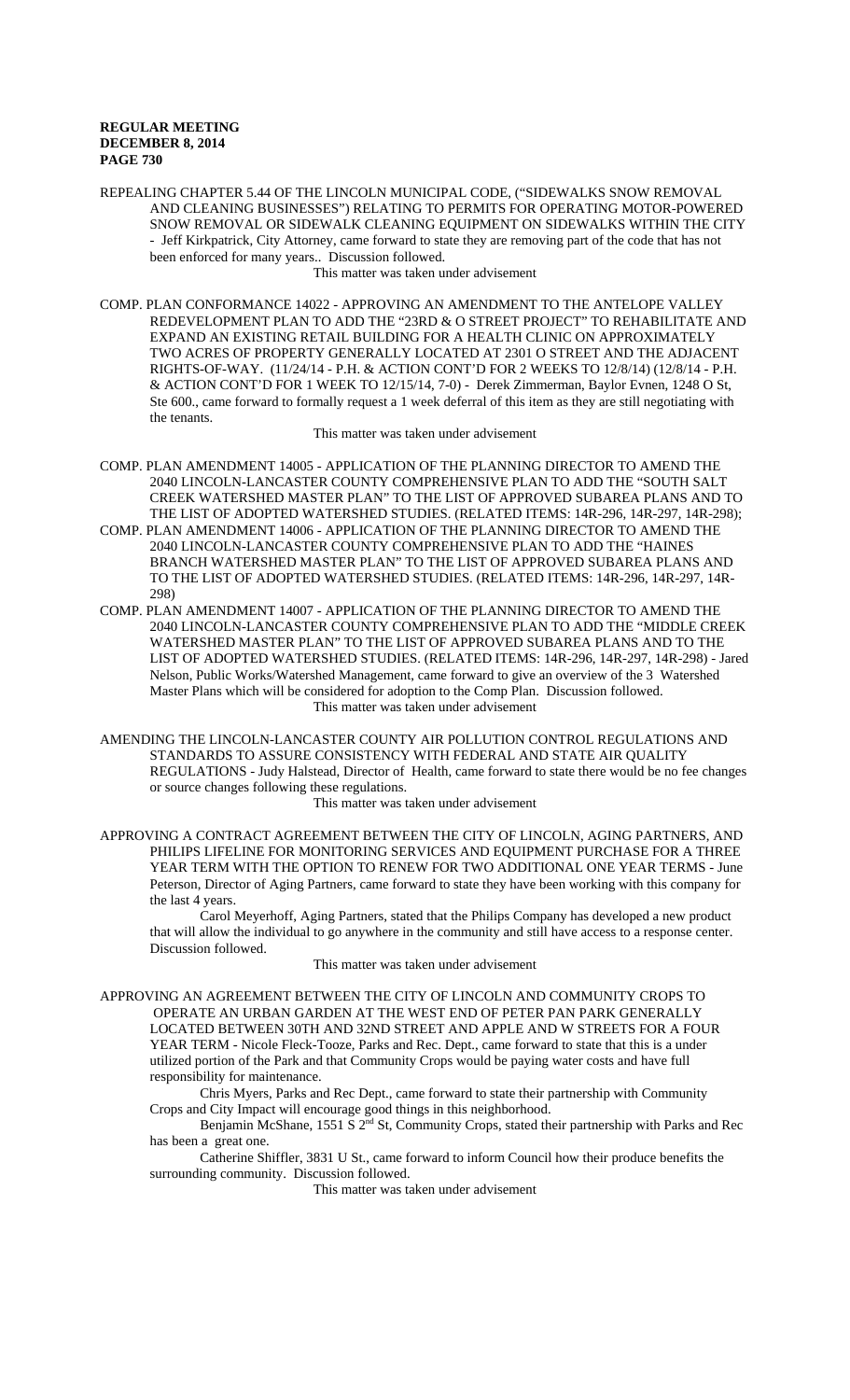AMENDING THE SECTION 2, ARTICLE IV OF THE BYLAWS OF THE CITY OF LINCOLN VETERANS MEMORIAL GARDEN ADVISORY COUNCIL RELATING TO APPOINTMENTS TO FILL VACANCIES TO THE VETERANS' MEMORIAL GARDEN COUNCIL - Jeff Kirkpatrick, City Attorney, came forward and stated the Advisory Council has asked for a change to their by-laws in submitting names for appointments.

This matter was taken under advisement.

# **COUNCIL ACTION**

# **REPORTS OF CITY OFFICERS**

APPROVING A CONTRACT AGREEMENT BETWEEN THE CITY OF LINCOLN, LANCASTER COUNTY, LINCOLN-LANCASTER COUNTY PUBLIC BUILDING COMMISSION, AND JACOBSEN FIRE EQUIPMENT FOR THE ANNUAL REQUIREMENTS FOR FIRE EXTINGUISHER INSPECTION, TESTING, AND MAINTENANCE, PURSUANT TO BID NO. 14-239, FOR A FOUR YEAR TERM - CLERK read the following resolution, introduced by Jonathan Cook, who moved its adoption:<br>A-88674 BE IT RESOLVED by the City Council of the City of Lincoln, Nebraska: BE IT RESOLVED by the City Council of the City of Lincoln, Nebraska:

That the attached Contract Agreement between the City of Lincoln, Lancaster County, Lincoln-

Lancaster County Public Building Commission, and Jacobsen Fire Equipment for the annual requirements for Fire Extinguisher Inspection, Testing, and Maintenance, pursuant to Bid No. 14-239, for a four year term, upon the terms as set forth in said Contract Agreement, is hereby approved and the Mayor is authorized to execute the same on behalf of the City of Lincoln.

Introduced by Jonathan Cook

Seconded by Christensen and carried by the following vote; AYES: Camp, Christensen, Cook, Emery, Eskridge, Fellers, Gaylor Baird; NAYS: None.

APPROVING A CONTRACT AGREEMENT BETWEEN THE CITY OF LINCOLN AND RW TRUCKING FOR THE ANNUAL REQUIREMENTS FOR TRANSPORTING DEWATERED MUNICIPAL BIOSOLIDS, PURSUANT TO BID NO. 14-228, FOR A THREE YEAR TERM WITH THE OPTION TO RENEW FOR ONE ADDITIONAL ONE YEAR TERM - CLERK read the following resolution, introduced by Jonathan Cook, who moved its adoption:

A-88675 BE IT RESOLVED by the City Council of the City of Lincoln, Nebraska:

That the attached Contract Agreement between the City of Lincoln and RW Trucking for the annual requirements for Transporting Dewatered Municipal Biosolids, pursuant to Bid No. 14-228, for a three year term with the option to renew for one additional one year term, upon the terms as set forth in said Contract Agreement, is hereby approved and the Mayor is authorized to execute the same on behalf of the City of Lincoln.

Introduced by Jonathan Cook

Seconded by Christensen and carried by the following vote; AYES: Camp, Christensen, Cook, Emery, Eskridge, Fellers, Gaylor Baird; NAYS: None.

RESOLUTION APPROVING THE DISTRIBUTION OF FUNDS REPRESENTING INTEREST EARNINGS ON SHORT-TERM INVESTMENTS OF IDLE FUNDS DURING THE MONTH ENDED OCTOBER 31, 2014 - CLERK read the following resolution, introduced by Carl Eskridge, who moved its adoption:

A-88676 BE IT RESOLVED by the City Council of the City of Lincoln, Nebraska.

That during the month ended October 31, 2014 \$118,549.35 was earned from the investments of "IDLE FUNDS." The same is hereby distributed to the various funds on a pro-rata basis using the balance of each fund and allocating a portion of the intereston the ratio that such balance bears to the total of all fund balances.

Introduced by Carl Eskridge

Seconded by Fellers and carried by the following vote; AYES: Camp, Christensen, Cook, Emery, Eskridge, Fellers, Gaylor Baird; NAYS: None

- LINCOLN ELECTRIC SYSTEM'S QUARTERLY FINANCIAL REPORT THIRD QUARTER 2014 JULY SEPTEMBER - CLERK presented said report which was placed on file in the Office of the City Clerk. **(40)**
- LINCOLN ELECTRIC SYSTEM FINANCIAL AND OPERATING STATEMENT OCTOBER 2014 CLERK presented said report which was placed on file in the Office of the City Clerk. **(40)**
- CLERK'S LETTER AND MAYOR'S APPROVAL OF RESOLUTIONS AND ORDINANCES PASSED BY THE CITY COUNCIL ON NOVEMBER 17, 2014 - CLERK presented said report which was placed on file in the Office of the City Clerk. **(27-1)**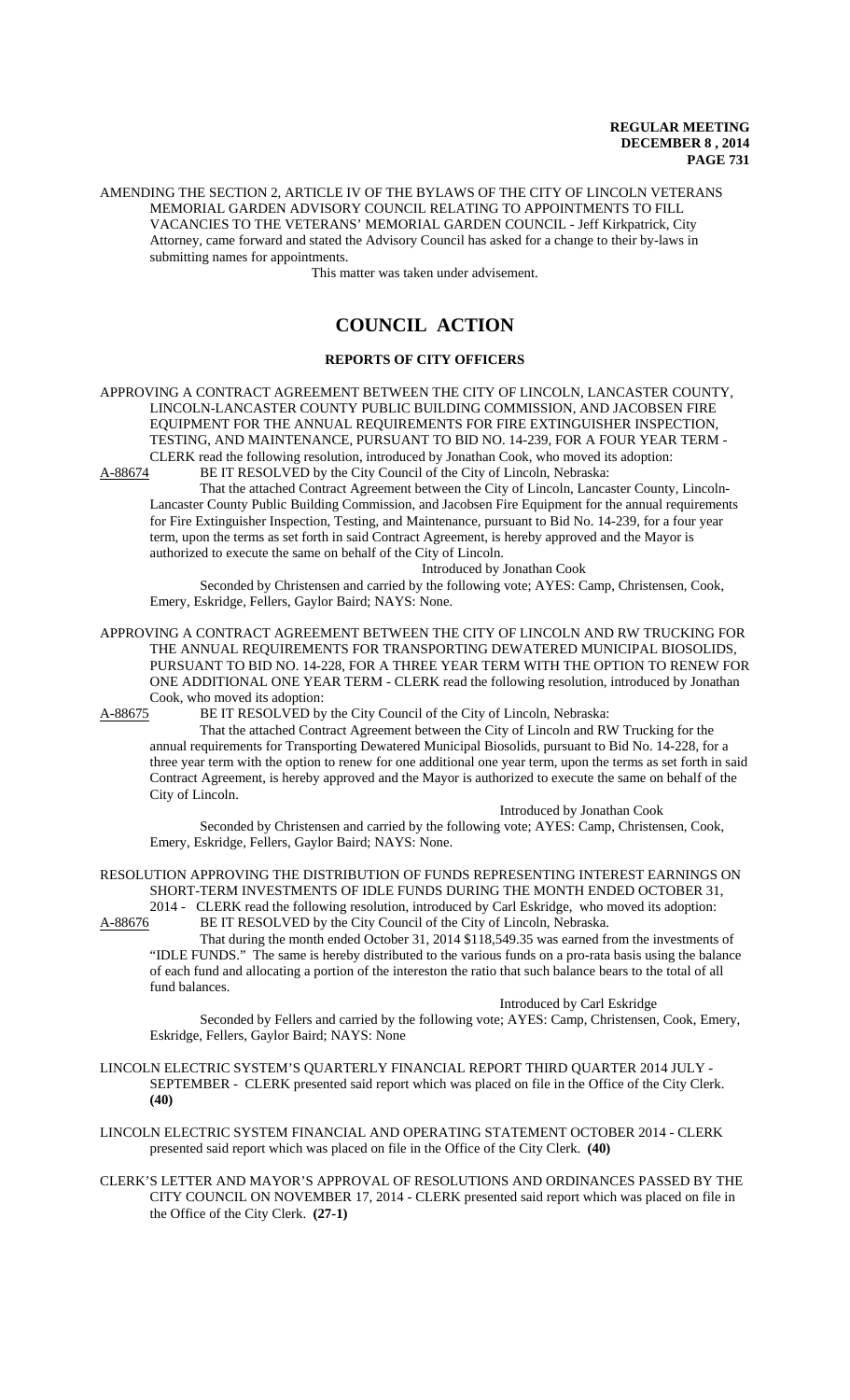CLERK'S LETTER AND MAYOR'S APPROVAL OF RESOLUTIONS AND ORDINANCES PASSED BY THE CITY COUNCIL ON NOVEMBER 24, 2014 - CLERK presented said report which was placed on file in the Office of the City Clerk. **(27-1)**

# **PETITIONS & COMMUNICATIONS**

### PLACED ON FILE IN THE OFFICE OF THE CITY CLERK:

Administrative Amendment 14072 to Use Permit No. 123e, Landmark Corporate Center, Approved by the Planning Director on November 19, 2014, Requested by Olsson Associates, to Adjust the Lot Layout in Block 2, to Show Ox Bow Circle as a Public Street, and to Amend Notes and Legal Description Accordingly, on Property Generally Located Northeast of N. 33<sup>rd</sup> Street and Folkways Boulevard. Administrative Amendment 14068 to Special Permit No. 13022, Joshua's Glen Cup, Approved by the Acting Planning Director on November 26, 2014, Requested by Civil Design Group, to Show Lot 1, Block 4 for Use as Either a Clubhouse or up to Four Dwelling Units, on Property Generally Located at S. 56<sup>th</sup> Street and Shadow Pines Drive.

Administrative Amendment 14085 to Change of Zone No. 2179g, Centro Plaza Pud, Approved by the Acting Planning Director on December 1, 2014, Requested by Olsson Associates, to Reduce the Front Yard Setback from 50 Feet to 20 Feet, on Property Generally Located at N. 48<sup>th</sup> Street and R Street.

#### REFERRED TO THE PLANNING DEPARTMENT:

Change of Zone 14028, from R-1 Residential District to P Public Use District and from R-1 Residential District, R-3 Residential District and P Public Use District to H-4 General Commercial District, on Property Legally Described as Outlot A, Trendwood 17th Addition, and a Portion of Lot 51, I.t., Located in the Se 1/4 of Section 34-10-7, Lincoln, Lancaster County, Nebraska, Generally Located at South 84th Street and Karl Ridge Road.

Change of Zone 14030, from H-3 Highway Commercial District to R-2 Residential District on Property Legally Described as Lots 4 Through 20, Block 1, Tranquility Base, and from H-3 Highway Commercial District to I-1 Industrial District on a Portion of Lot 131, I.t., Located in the Nw1/4 of Section 8-10-7, Lincoln, Lancaster County, Nebraska, Generally Located at North 44th Street and Colfax Circle. Change of Zone 14031, from Ag Agriculture District to I-1 Industrial District, on Property Legally Described as Lot 60, I.t., Located in the Sw1/4 of Section 20-10-6, Lincoln, Lancaster County, Nebraska, Generally Located at N.w. 33rd Street and W. Vine Street.

Change of Zone 14032, from Ag Agriculture District to R-3 Residential District, on Property Described as a Portion of Lot B Located in the E 1/2 of Section 26-10-7, Lancaster County, Nebraska, Except for Those Portions Conveyed to the State of Nebraska, Generally Located at Anthony Lane and "O" Street.

# **LIQUOR RESOLUTIONS**

APPLICATION OF CASEY'S RETAIL COMPANY DBA CASEY'S GENERAL STORE #2970 TO EXPAND ITS CLASS C LIQUOR LICENSE TO INCLUDE AN AREA MEASURING APPROXIMATELY 22 FEET BY 28 FEET TO THE NORTH ON PROPERTY GENERALLY LOCATED AT 2500 N.W. 12TH STREET - CLERK read the following resolution, introduced by Jon Camp, who moved its adoption for approval:

A-88677 That after hearing duly had as required by law, consideration of the facts of this application, the Nebraska Liquor Control Act, and the pertinent City ordinances, the City Council recommends that the application of Casey's Retail Company dba Casey's General Store #2970 to expand its Class C licensed premises by the addition of an area measuring approximately 22 feet by 28 feet to the north at 2500 N.W. 12th Street, Lincoln, Nebraska, be approved with the condition that:

1. The applicant obtains a valid amended special permit for the expanded area, including the parking requirements.

2. The premises complies in every respect with all City and State regulations, specifically the Smoking Regulation Act and the Nebraska Clean Indoor Air Act.

BE IT FURTHER RESOLVED that the City Clerk is directed to transmit a copy of this resolution to the Nebraska Liquor Control Commission.

Introduced by Jon Camp

Seconded by Fellers and carried by the following vote; AYES: Camp, Christensen, Cook, Emery, Eskridge, Fellers, Gaylor Baird; NAYS: None.

APPLICATION OF HOLT ENTERPRISES LLC DBA PAUL'S PUB FOR A CLASS C LIQUOR LICENSE AT 5250 CORNHUSKER HIGHWAY - CLERK read the following resolution, introduced by Jon Camp, who moved its adoption for approval:

A-88678 WHEREAS, Holt Enterprises LLC dba Paul's Pub located at 5250 Cornhusker Highway, Lincoln, Nebraska has been approved for a Retail Class "C" liquor license, and now requests that Paul B. Holt be named manager;

> WHEREAS, Paul B. Holt appears to be a fit and proper person to manage said business. NOW, THEREFORE, BE IT RESOLVED by the City Council of the City of Lincoln, Nebraska: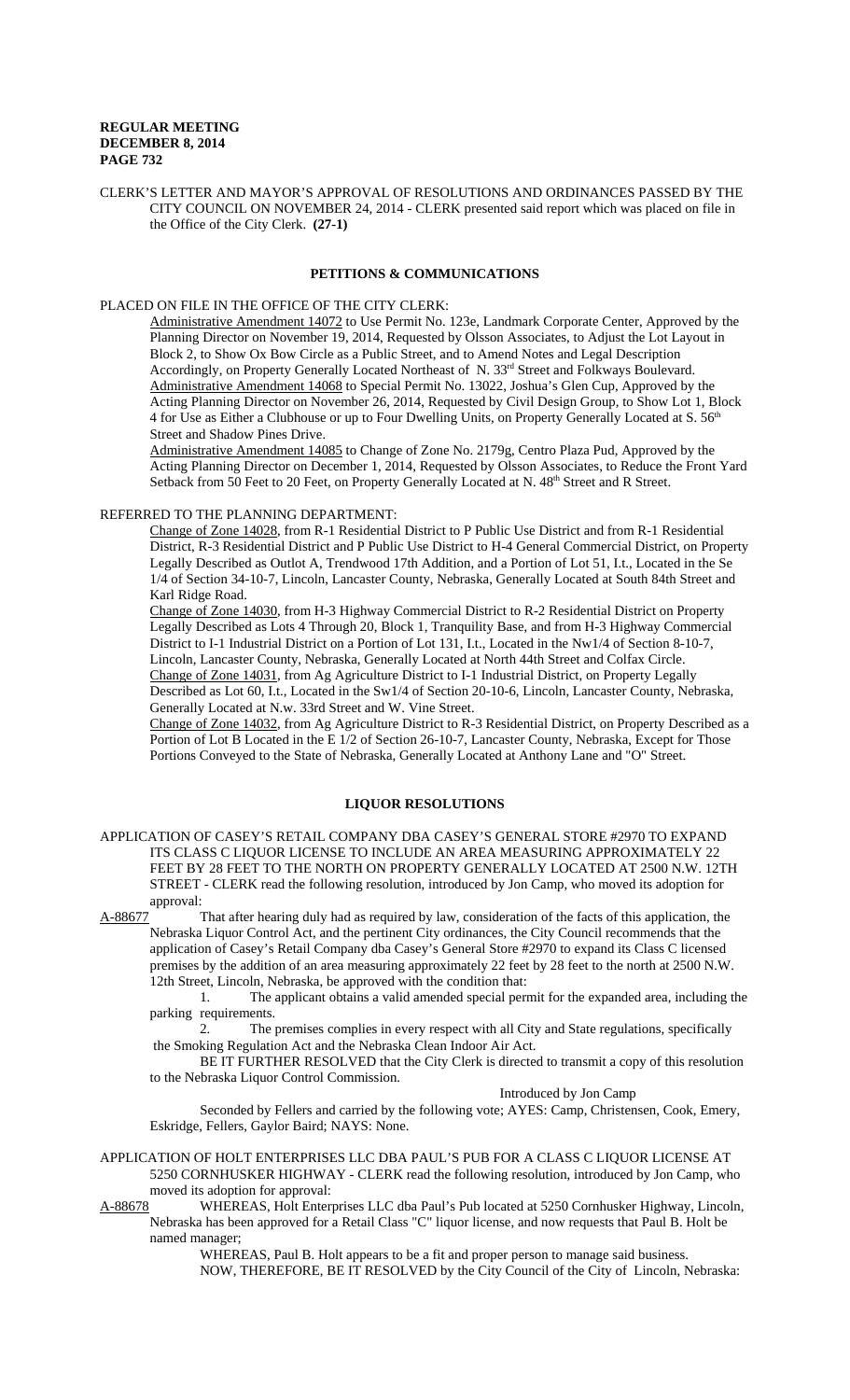That after hearing duly had as required by law, consideration of the facts of this application, the Nebraska Liquor Control Act, and the pertinent City ordinances, the City Council recommends that Paul B. Holt be approved as manager of this business for said licensee. The City Clerk is directed to transmit a copy of this resolution to the Nebraska Liquor Control Commission.

Introduced by Jon Camp

Seconded by Fellers and carried by the following vote; AYES: Camp, Christensen, Cook, Emery, Eskridge, Fellers, Gaylor Baird; NAYS: None.

MANAGER APPLICATION OF PAUL B. HOLT FOR HOLT ENTERPRISES LLC DBA PAUL'S PUB AT 5250 CORNHUSKER HIGHWAY - CLERK read the following resolution, introduced by Jon Camp, who moved its adoption for approval:<br>A-88679 WHEREAS, Holt Entern

WHEREAS, Holt Enterprises LLC dba Paul's Pub located at 5250 Cornhusker

Highway, Lincoln, Nebraska has been approved for a Retail Class "C" liquor license, and now requests that Paul B. Holt be named manager;

WHEREAS, Paul B. Holt appears to be a fit and proper person to manage said business.

NOW, THEREFORE, BE IT RESOLVED by the City Council of the City of Lincoln, Nebraska: That after hearing duly had as required by law, consideration of the facts of this application, the Nebraska Liquor Control Act, and the pertinent City ordinances, the City Council recommends that Paul B. Holt be approved as manager of this business for said licensee. The City Clerk is directed to transmit a copy of this resolution to the Nebraska Liquor Control Commission.

Introduced by Jon Camp

Seconded by Fellers and carried by the following vote; AYES: Camp, Christensen, Cook, Emery, Eskridge, Fellers, Gaylor Baird; NAYS: None.

# **ORDINANCES - 2ND READING & RELATED RESOLUTIONS (as required)**

- APPROVING A REAL ESTATE SALES AGREEMENT BETWEEN THE CITY OF LINCOLN AND ANDERSON HOMES, INC. AUTHORIZING THE SALE OF FOUR LOTS OF CITY OWNED SURPLUS PROPERTY GENERALLY LOCATED 2601, 2531, 2521, AND 2511 NW 52ND STREET - CLERK read an ordinance, introduced by Jonathan Cook, approving a Real Estate Sales Agreement between the City of Lincoln and Anderson Homes, Inc. authorizing the sale of four lots of City owned property generally located at 2601, 2531, 2521, and 2511 NW 52nd Street, Lincoln, Nebraska, the second time.
- TEXT AMENDMENT 14015 REPEALING SECTION 27.67.075 OF THE LINCOLN MUNICIPAL CODE ELATING TO PARKING IN THE CAPITOL ENVIRONS DISTRICT TO ALLOW THE PARKING IN THE CAPITOL ENVIRONS DISTRICT TO BE DETERMINED BY THE UNDERLYING ZONING DISTRICT - CLERK read an ordinance, introduced by Jonathan Cook, repealing Section 27.67.075 of the Lincoln Municipal Code relating to Parking in the Capitol Environs District to allow the parking in the Capitol Environs District to be determined by the underlying zoning district, the second time.
- TEXT AMENDMENT 14016 AMENDING SECTION 27.62.140 OF THE LINCOLN MUNICIPAL CODE RELATING TO THE HEAVY COMMERCIAL SERVICES USE GROUP TO ALLOW MINI-WAREHOUSES AS A CONDITIONAL USE IN THE B-5 PLANNED REGIONAL BUSINESS DISTRICT - CLERK read an ordinance, introduced by Jonathan Cook, amending Section 27.62.140 of the Lincoln Municipal Code relating to the Heavy Commercial Services Use Group to allow mini-warehouses as a conditional use in the B-5 Planned Regional Business District; and repealing Section 27.62.140 of the Lincoln Municipal Code as hitherto existing, the second time.
- AMENDING THE CHAPTER TITLE OF LINCOLN MUNICIPAL CODE CHAPTER 2.28 AS "HUMAN RESOURCES DEPARTMENT" AND AMENDING SECTIONS 2.28.010, 2.28.020, AND 2.28.030 OF THE LINCOLN MUNICIPAL CODE TO REDESIGNATE THE PERSONNEL DEPARTMENT AS THE HUMAN RESOURCES DEPARTMENT AND THE PERSONNEL DIRECTOR AS THE HUMAN RESOURCES DIRECTOR - CLERK read an ordinance, introduced by Jonathan Cook, amending the chapter title of Lincoln Municipal Code Chapter 2.28 as "Human Resources Department" and amending Sections 2.28.010, 2.28.020, and 2.28.030 of the Lincoln Municipal Code to redesignate the Personnel Department as the Human Resources Department and the Personnel Director as the Human Resources Director; and repealing Sections 2.28.010, 2.28.020, and 2.28.030 of the Lincoln Municipal Code as hitherto existing, the second time.
- REPEALING CHAPTER 5.44 OF THE LINCOLN MUNICIPAL CODE, ("SIDEWALKS SNOW REMOVAL AND CLEANING BUSINESSES") RELATING TO PERMITS FOR OPERATING MOTOR-POWERED SNOW REMOVAL OR SIDEWALK CLEANING EQUIPMENT ON SIDEWALKS WITHIN THE CITY - CLERK read an ordinance, introduced by Jonathan Cook, repealing Chapter 5.44 of the Lincoln Municipal Code, ("Sidewalks Snow Removal and Cleaning Businesses") relating to permits for operating motor-powered snow removal or sidewalk cleaning equipment on sidewalks within the city, the second time.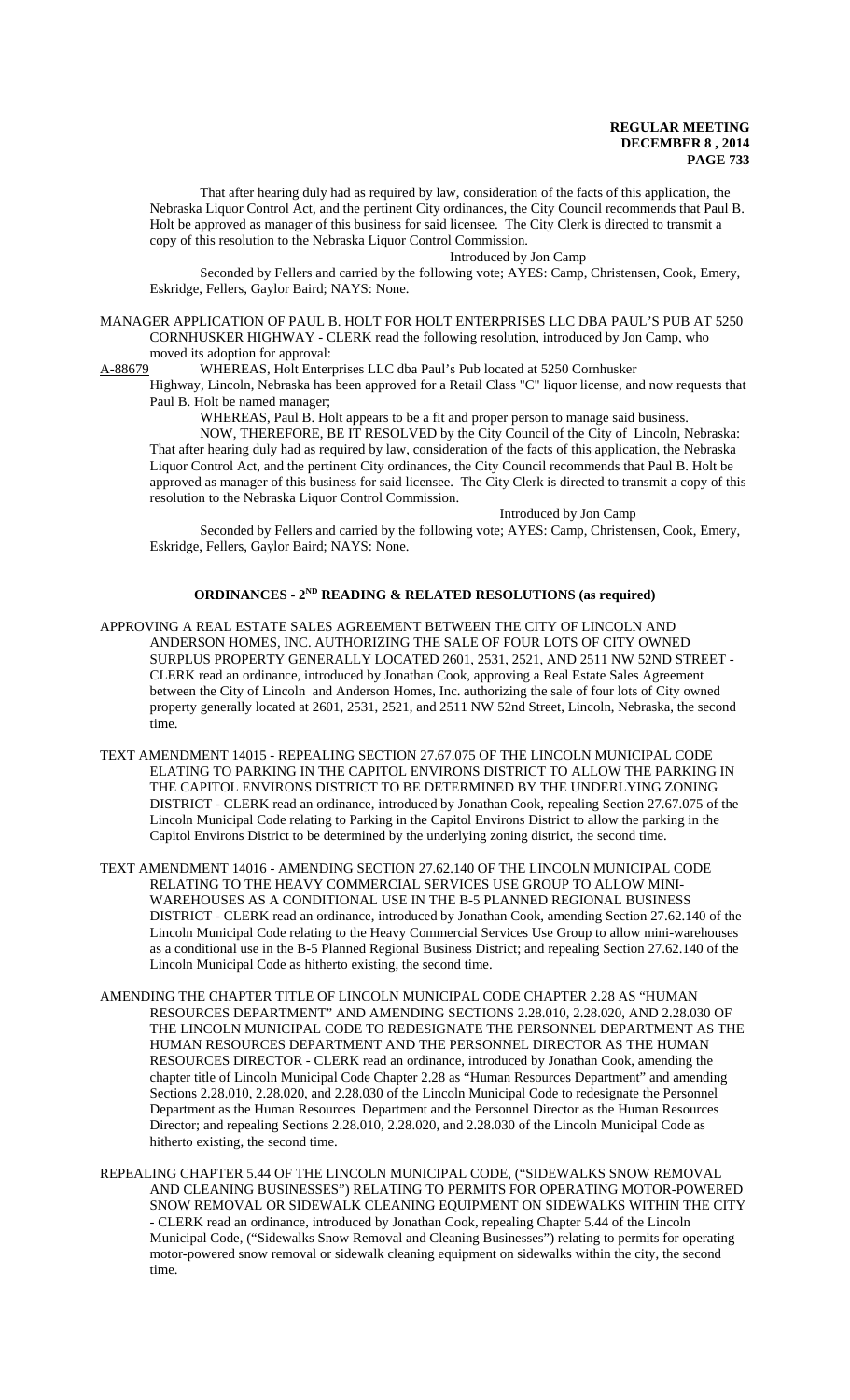### **PUBLIC HEARING - RESOLUTIONS**

COMP. PLAN CONFORMANCE 14022 - APPROVING AN AMENDMENT TO THE ANTELOPE VALLEY REDEVELOPMENT PLAN TO ADD THE "23RD & O STREET PROJECT" TO REHABILITATE AND EXPAND AN EXISTING RETAIL BUILDING FOR A HEALTH CLINIC ON APPROXIMATELY TWO ACRES OF PROPERTY GENERALLY LOCATED AT 2301 O STREET AND THE ADJACENT RIGHTS-OF-WAY. (11/24/14 - P.H. & ACTION CONT'D FOR 2 WEEKS TO 12/8/14) (12/8/14 - P.H. & ACTION CONT'D FOR 1 WEEK TO 12/15/14, 7-0) - PRIOR to reading:

FELLERS Moved to continue Public Hearing with Action for Bill No. 14R-292 for one week to 12/15/2014. Seconded by Gaylor Baird and carried by the following vote; AYES: Camp, Christensen, Cook, Emery, Eskridge, Fellers, Gaylor Baird; NAYS: None.

COMP. PLAN AMENDMENT 14005 - APPLICATION OF THE PLANNING DIRECTOR TO AMEND THE 2040 LINCOLN-LANCASTER COUNTY COMPREHENSIVE PLAN TO ADD THE "SOUTH SALT CREEK WATERSHED MASTER PLAN" TO THE LIST OF APPROVED SUBAREA PLANS AND TO THE LIST OF ADOPTED WATERSHED STUDIES. (RELATED ITEMS: 14R-296, 14R-297, 14R-298) - CLERK read the following resolution, introduced by Roy Christensen, who moved its adoption:

A-88680 WHEREAS, the Planning Director has made application to amend the 2040 Lincoln/Lancaster County Comprehensive Plan to add the South Salt Creek Watershed Master Plan as a subarea plan and to

the list of adopted watershed studies; and

WHEREAS, the Lincoln City-Lancaster County Planning Commission has recommended approval of said proposed amendment.

NOW, THEREFORE, BE IT RESOLVED by the City Council of the City of Lincoln, Nebraska: That the 2040 Lincoln/Lancaster County Comprehensive Plan be amended as follows:

1.Under Energy and Utilities on page 11.13 revise the first full paragraph to read as follows: As part of the overall watershed management program, the City, in cooperation with the LPSNRD, is developing a unified master watershed management plan. This plan will provide information and computer models to aid in analyzing stormwater management alternatives. Individual watershed plans for seven several watersheds in Lincoln and the surrounding area have already been completed and are adopted as subarea plans in this document (see "Plan Realization" chapter). These plans evaluate and propose projects to address a wide range of water resources and they are formulated in cooperation with other local, state and federal agencies. Ideally, additional watershed plans are completed and adopted prior to urban development occurring within a new basin. This allows projects and recommendations in the plan to be considered during the review of specific development proposals.

2.Under Plan Realization on page 12.16 add the South Salt Creek Watershed Master Plan, 2014 to the list of Watershed Master Plans.

 BE IT FURTHER RESOLVED that any other references in said plan which may be affected by the above-specified amendments be, and they hereby are amended to conform to such specific amendments.

Introduced by Roy Christensen Seconded by Eskridge and carried by the following vote; AYES: Camp, Christensen, Cook, Emery, Eskridge, Fellers, Gaylor Baird; NAYS: None.

COMP. PLAN AMENDMENT 14006 - APPLICATION OF THE PLANNING DIRECTOR TO AMEND THE

2040 LINCOLN-LANCASTER COUNTY COMPREHENSIVE PLAN TO ADD THE "HAINES BRANCH WATERSHED MASTER PLAN" TO THE LIST OF APPROVED SUBAREA PLANS AND TO THE LIST OF ADOPTED WATERSHED STUDIES. (RELATED ITEMS: 14R-296, 14R-297, 14R-298) - CLERK read the following resolution, introduced by Roy Christensen, who moved its adoption:<br>A-88681 WHEREAS, the Planning Director has made application to amend the 2040 Lincoln/Lancaster WHEREAS, the Planning Director has made application to amend the 2040 Lincoln/Lancaster

County Comprehensive Plan to add the Haines Branch Watershed Master Plan as a subarea plan and to the list of adopted watershed studies; and

WHEREAS, the Lincoln City-Lancaster County Planning Commission has recommended approval of said proposed amendment.

NOW, THEREFORE, BE IT RESOLVED by the City Council of the City of Lincoln, Nebraska: That the 2040 Lincoln/Lancaster County Comprehensive Plan be amended as follows:

1. Under Energy and Utilities on page 11.13 revise the first full paragraph to read as

follows:

As part of the overall watershed management program, the City, in cooperation with the LPSNRD, is developing a unified master watershed management plan. This plan will provide information and computer models to aid in analyzing stormwater management alternatives. Individual watershed plans for seven several watersheds in Lincoln and the surrounding area have already been completed and are adopted as subarea plans in this document (see "Plan Realization" chapter). These plans evaluate and propose projects to address a wide range of water resources and they are formulated in cooperation with other local, state and federal agencies. Ideally, additional watershed plans are completed and adopted prior to urban development occurring within a new basin. This allows projects and recommendations in the plan to be considered during the review of specific development proposals.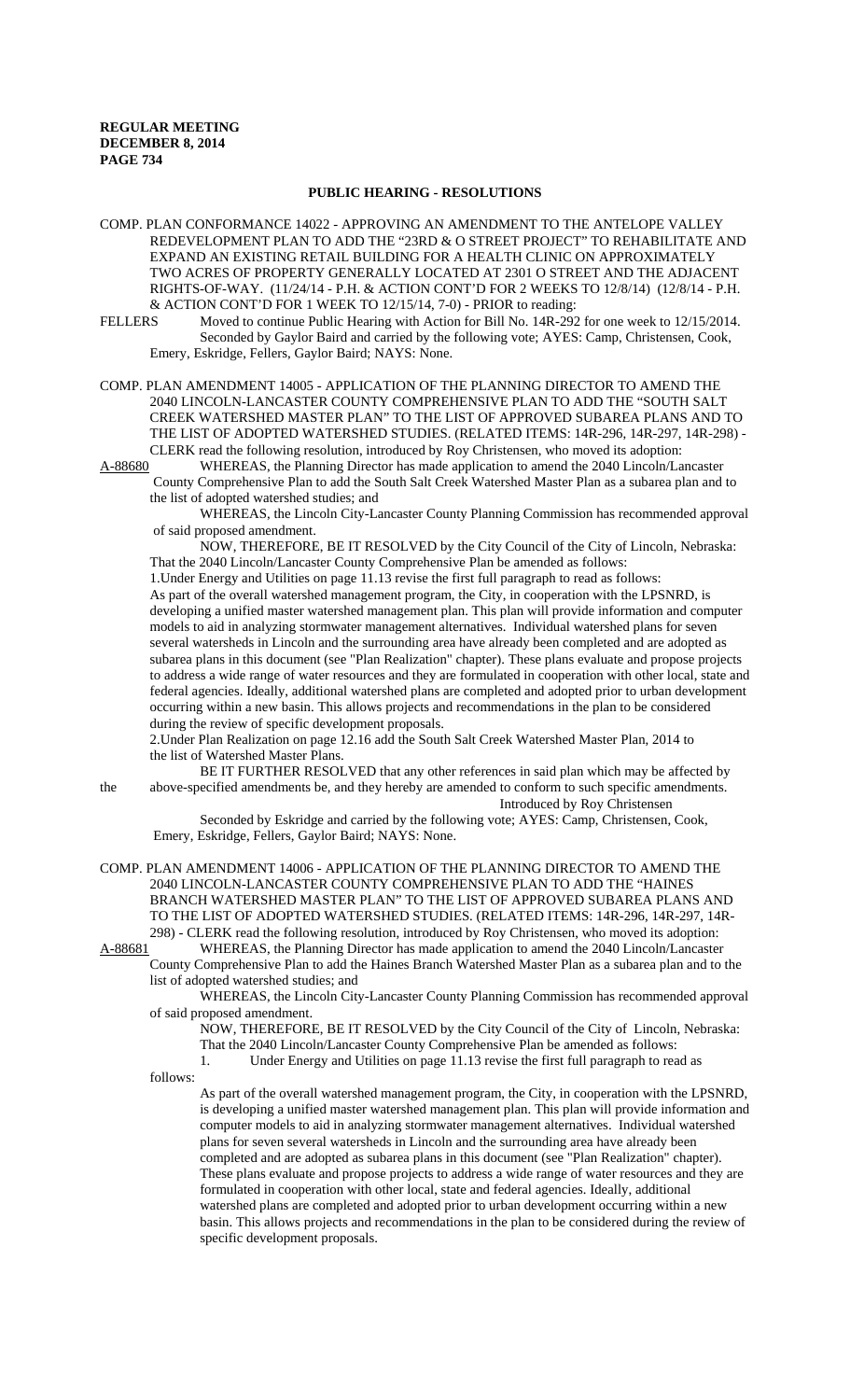2. Under Plan Realization on page 12.16 add the Haines Branch Watershed Master Plan, 2014 to the list of Watershed Master Plans.

 BE IT FURTHER RESOLVED that any other references in said plan which may be affected by the above-specified amendments be, and they hereby are amended to conform to such specific amendments. Introduced by Roy Christensen

Seconded by Eskridge and carried by the following vote; AYES: Camp, Christensen, Cook, Emery, Eskridge, Fellers, Gaylor Baird; NAYS: None.

COMP. PLAN AMENDMENT 14007 - APPLICATION OF THE PLANNING DIRECTOR TO AMEND THE 2040 LINCOLN-LANCASTER COUNTY COMPREHENSIVE PLAN TO ADD THE "MIDDLE CREEK WATERSHED MASTER PLAN" TO THE LIST OF APPROVED SUBAREA PLANS AND TO THE LIST OF ADOPTED WATERSHED STUDIES. (RELATED ITEMS: 14R-296, 14R-297, 14R-298) - CLERK read the following resolution, introduced by Roy Christensen, who moved its adoption:

A-88682 WHEREAS, the Planning Director has made application to amend the 2040 Lincoln/Lancaster County Comprehensive Plan to add the Middle Creek Watershed Master Plan as a subarea plan and to the list of adopted watershed studies; and

WHEREAS, the Lincoln City-Lancaster County Planning Commission has recommended approval of said proposed amendment.

NOW, THEREFORE, BE IT RESOLVED by the City Council of the City of Lincoln, Nebraska:

That the 2040 Lincoln/Lancaster County Comprehensive Plan be amended as follows:

1. Under Energy and Utilities on page 11.13 revise the first full paragraph to read as follows:

As part of the overall watershed management program, the City, in cooperation with the LPSNRD, is developing a unified master watershed management plan. This plan will provide information and computer models to aid in analyzing stormwater management alternatives. Individual watershed plans for seven several watersheds in Lincoln and the surrounding area have already been completed and are adopted as subarea plans in this document (see "Plan Realization" chapter). These plans evaluate and propose projects to address a wide range of water resources and they are formulated in cooperation with other local, state and federal agencies. Ideally, additional watershed plans are completed and adopted prior to urban development occurring within a new basin. This allows projects and recommendations in the plan to be considered during the review of specific development proposals.

2. Under Plan Realization on page 12.16 add the Middle Creek Watershed Master Plan, 2014 to the list of Watershed Master Plans.

BE IT FURTHER RESOLVED that any other references in said plan which may be affected by the above-specified amendments be, and they hereby are amended to conform to such specific amendments. Introduced by Roy Christensen

Seconded by Eskridge and carried by the following vote; AYES: Camp, Christensen, Cook, Emery, Eskridge, Fellers, Gaylor Baird; NAYS: None.

#### AMENDING THE LINCOLN-LANCASTER COUNTY AIR POLLUTION CONTROL REGULATIONS AND STANDARDS TO ASSURE CONSISTENCY WITH FEDERAL AND STATE AIR QUALITY REGULATIONS - CLERK read the following resolution, introduced by Roy Christensen, who moved its adoption:

A-88683 BE IT RESOLVED by the City Council of the City of Lincoln, Nebraska:

That the Amendments to the Lincoln-Lancaster County Air Pollution Control Regulations and Standards proposed to assure consistency with Federal and State air quality regulations, copies of which are attached hereto and made a part hereof by reference, are hereby approved.

The City Clerk is directed to return a fully executed copy this Resolution and Amendments to Angela Zocholl, Lancaster County Clerk's Office, for filing with the County.

Introduced by Roy Christensen

Seconded by Eskridge and carried by the following vote; AYES: Camp, Christensen, Cook, Emery, Eskridge, Fellers, Gaylor Baird; NAYS: None.

APPROVING A CONTRACT AGREEMENT BETWEEN THE CITY OF LINCOLN, AGING PARTNERS, AND PHILIPS LIFELINE FOR MONITORING SERVICES AND EQUIPMENT PURCHASE FOR A THREE YEAR TERM WITH THE OPTION TO RENEW FOR TWO ADDITIONAL ONE YEAR TERMS - CLERK read the following resolution, introduced by Roy Christensen, who moved its adoption:

A-88684 BE IT RESOLVED by the City Council of the City of Lincoln, Nebraska:

That the attached Contract Agreement between the City of Lincoln, Aging Partners, and Philips Lifeline for monitoring services and equipment purchase, for a three year term with the option to renew for two additional one year terms, upon the terms and conditions as set forth in said Contract Agreement, is hereby approved and the Mayor is authorized to execute the same on behalf of the City of Lincoln. The City Clerk is directed to return one fully executed Agreement to Renee Savidge, Aging

Partners, for transmittal to Philips Lifeline.

Introduced by Roy Christensen

Seconded by Eskridge and carried by the following vote; AYES: Camp, Christensen, Cook, Emery, Eskridge, Fellers, Gaylor Baird; NAYS: None.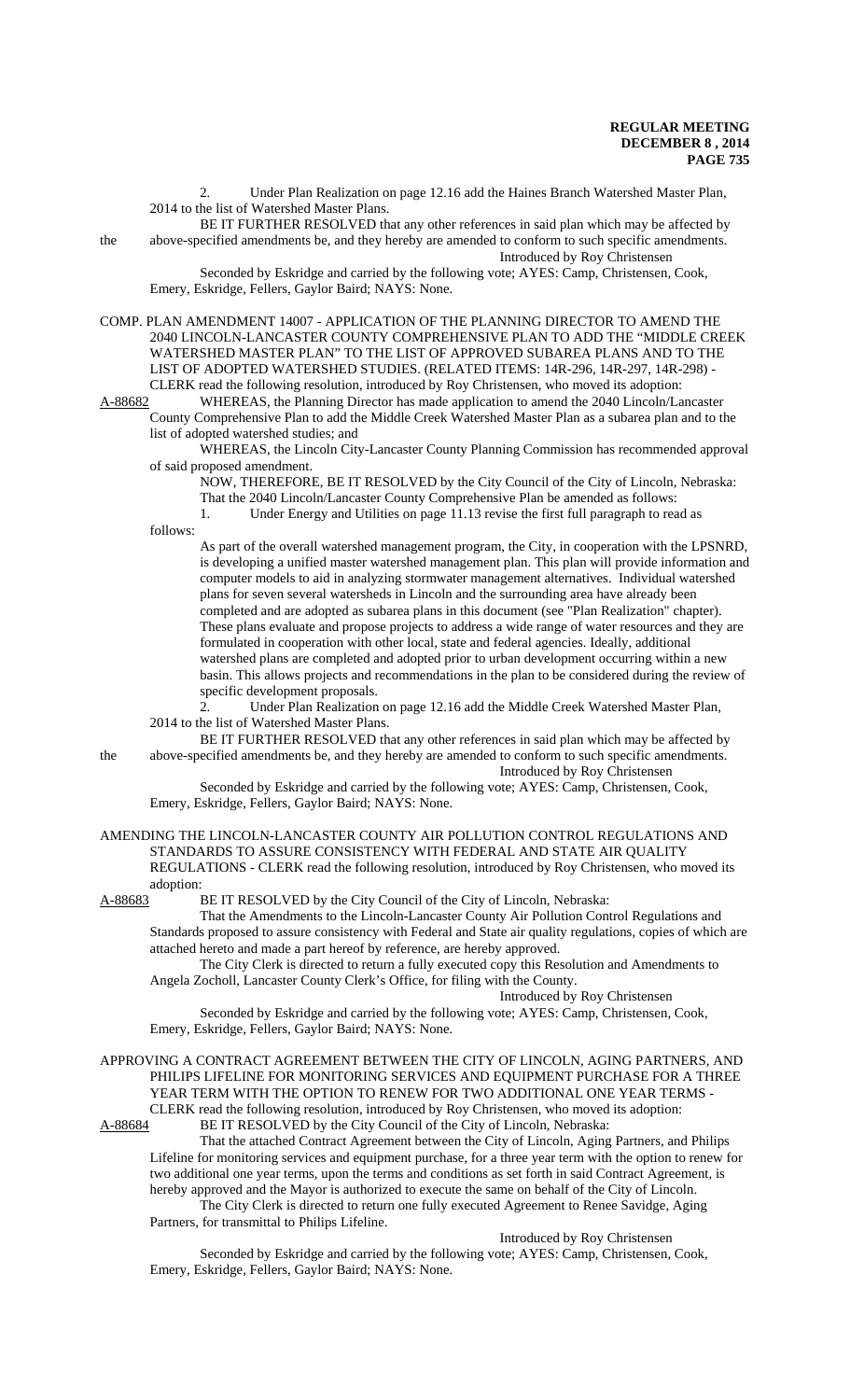APPROVING AN AGREEMENT BETWEEN THE CITY OF LINCOLN AND COMMUNITY CROPS TO OPERATE AN URBAN GARDEN AT THE WEST END OF PETER PAN PARK GENERALLY LOCATED BETWEEN 30TH AND 32ND STREET AND APPLE AND W STREETS FOR A FOUR YEAR TERM - CLERK read the following resolution, introduced by Roy Christensen, who moved its adoption:<br>A-88685 l

BE IT RESOLVED by the City Council of the City of Lincoln, Nebraska:

That the attached Agreement for Urban Garden between the City of Lincoln and Community CROPS for Community CROPS to operate an Urban Garden at the west end of Peter Pan Park, generally located between 30th and 32nd Streets and Apple and W Streets, for a four year term, upon the terms and conditions as set forth in said Agreement, is hereby approved, and the Mayor is authorized to enter into and execute said Agreement and make any necessary amendments thereto on behalf of the City.

The City Clerk is directed to return one fully executed copy of the Agreement to Nicole Fleck-Tooze, Parks and Recreation Department, for transmittal to Community CROPS.

Introduced by Roy Christensen Seconded by Eskridge and carried by the following vote; AYES: Camp, Christensen, Cook, Emery, Eskridge, Fellers, Gaylor Baird; NAYS: None.

AMENDING THE SECTION 2, ARTICLE IV OF THE BYLAWS OF THE CITY OF LINCOLN VETERANS MEMORIAL GARDEN ADVISORY COUNCIL RELATING TO APPOINTMENTS TO FILL VACANCIES TO THE VETERANS' MEMORIAL GARDEN COUNCIL - CLERK read the following resolution, introduced by Roy Christensen, who moved its adoption:

A-88686 WHEREAS, the City of Lincoln created the Veterans Memorial Garden Advisory Council to carry out the duties assigned to it in Resolution No. A-77004; and

WHEREAS, the Bylaws of the Veterans Memorial Garden Council were adopted by Resolution No. A-81803 on November 18, 2002; and

WHEREAS, the Bylaws of the Veterans Memorial Garden Council were amended by Resolution No. A-84708 on February 4, 2008; and

WHEREAS, the Advisory Council desires to amend Article IV, Section 2 of the Bylaws by removing the requirement that the Advisory Council must present candidates to the Mayor for appointment to the Advisory Council; and

WHEREAS, the Advisory Council desires to amend Article IV, Section 2 of the Bylaws by r emoving the superfluous mention that the Mayor may solicit names from the City Council or the Parks and Recreation Advisory Board for appointment to the Advisory Council.

NOW, THEREFORE BE IT RESOLVED by the City Council of the City of Lincoln, Nebraska: That Section 2 of Article IV of the Bylaws of the City of Lincoln Veterans Memorial Garden Council be and it hereby is amended to read as follows:

Section 2. The Mayor shall appoint all members of the Veterans' Memorial Garden Council subject to the approval of the City Council. Whenever a vacancy occurs on the Veterans' Memorial Garden Council, the Veterans' Memorial Garden Council shall present a list of candidates to the Mayor for consideration to fill the vacancy. The Mayor may also solicit names from the City Council or the Parks and Recreation Advisory Board. The Mayor may appoint any person tot he vacancy that he or she believes best serves the interests of the City of Lincoln and the veterans' community of Lincoln.

That all other provisions of the Bylaws of the City of Lincoln Veterans Memorial Garden Council shall remain in full force and effect.

Introduced by Roy Christensen

Seconded by Eskridge and carried by the following vote; AYES: Camp, Christensen, Cook, Emery, Eskridge, Fellers, Gaylor Baird; NAYS: None.

### **ORDINANCES - 3RD READING & RELATED RESOLUTIONS (as required)**

APPROVING (1) AMENDMENTS TO LEASE ARRANGEMENTS RELATED TO LINCOLN-LANCASTER COUNTY PUBLIC BUILDING COMMISSION FACILITIES AMONG THE CITY OF LINCOLN, LANCASTER COUNTY, AND THE LINCOLN-LANCASTER COUNTY BUILDING COMMISSION; AND (2) THE ISSUANCE OF THE BUILDING COMMISSION'S TAX SUPPORTED LEASE RENTAL REVENUE REFUNDING BONDS TO REFUND ITS TAX-SUPPORTED LEASE RENTAL BONDS, SERIES 2004, AND ITS TAX-SUPPORTED LEASE RENTAL REVENUE BONDS, SERIES 2005 - CLERK read an ordinance, introduced by Roy Christensen, Authorizing and Providing for the Issuance of City of Lincoln, Nebraska Tax Allocation Bonds, Notes or Other Obligations, in One or More Taxable or Tax-exempt Series, in an Aggregate Principal Amount Not to Exceed \$414,000 for the Purpose of (1) Paying the Costs of Acquiring, Purchasing, Constructing, Reconstructing, Improving, Extending, Rehabilitating, Installing, Equipping, Furnishing And Completing Certain Improvements Within the City's President and Ambassador Ii Redevelopment Project Area, Including Acquiring Any Real Estate And/or Interests in Real Estate in Connection Therewith, and (2) Paying the Costs of Issuance Thereof; Prescribing the Form and Certain Details Of the Bonds, Notes or Other Obligations; Pledging CertainTax Revenue and Other Revenue to the Payment of the Principal of and Interest on the Bonds, Notes or Other Obligations as the Same Become Due; Limiting Payment of the Bonds, Notes or Other Obligations to Such Tax Revenues; Creating and Establishing Funds and Accounts; Delegating, Authorizing and Directing the Finance Director to Exercise His Independent Discretion and Judgment in Determining and Finalizing Certain Terms and Provisions of the Bonds, NotesOr Other Obligations Not Specified Herein; Taking Other Actions and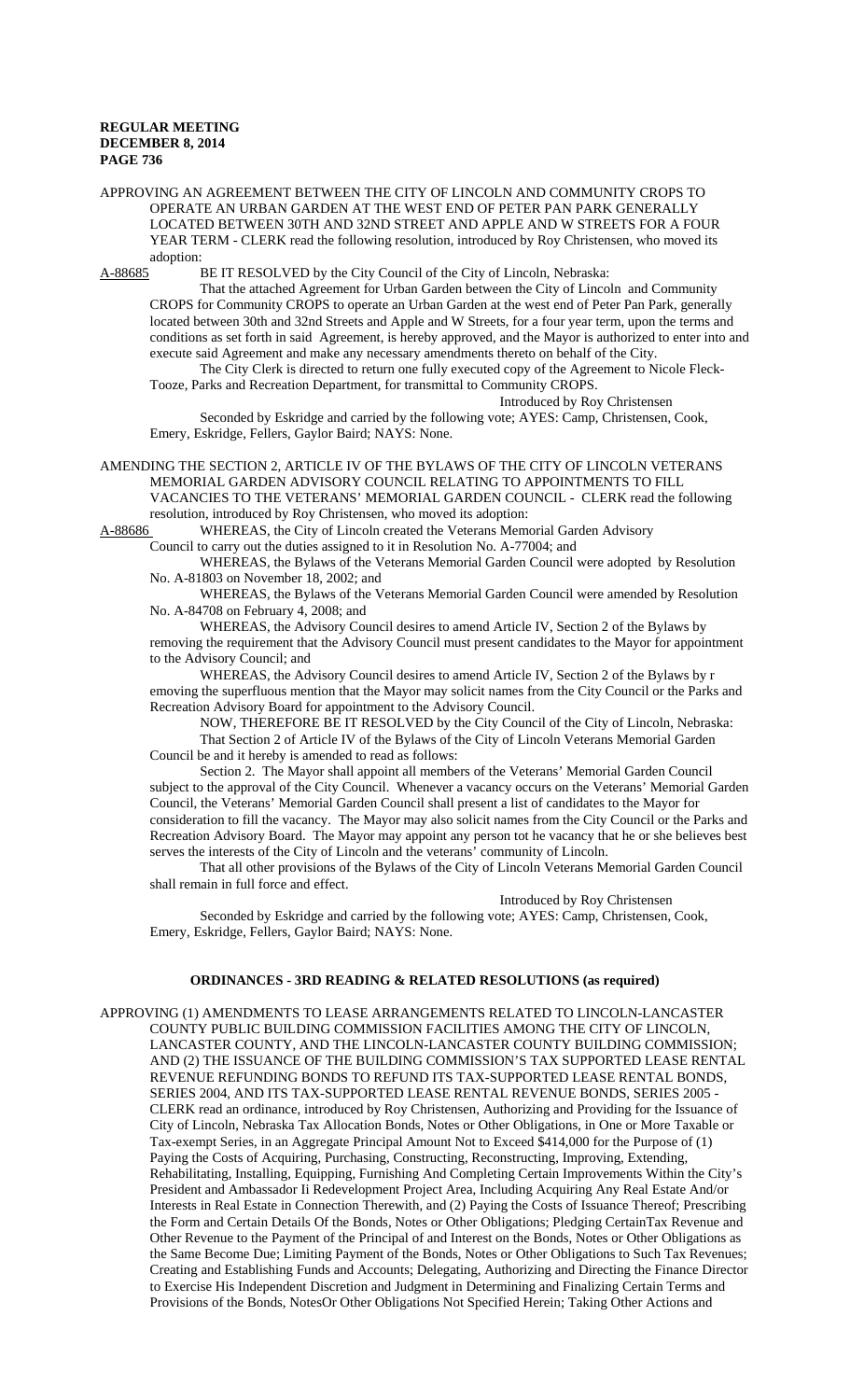Making Other Covenants and Agreements in Connection with the Foregoing; and Related Matters, the third time.

CHRISTENSEN Moved to pass the ordinance as read.

Seconded by Esrkidge and carried by the following vote; Camp, Christensen, Cook, Emery, Eskridge, Fellers, Gaylor Baird; NAYS: None.

The ordinance, being numbered **#20113**, is recorded in Ordinance Book #29, Page .

TEXT AMENDMENT NO. 14010 - AMENDING CHAPTER 26.23 OF THE LINCOLN MUNICIPAL CODE, DEVELOPMENT STANDARDS, BY AMENDING SECTION 26.23.040 RELATING TO WIDTHS OF RIGHT OF WAYS TO INCREASE THE WIDTH OF PEDESTRIAN WAY EASEMENTS FROM 5 FEET TO 15 FEET; AMENDING SECTION 26.23.125 TO SET FORTH LOCATION AND WIDTH REQUIREMENTS OF PEDESTRIAN WAY EASEMENTS; AMENDING SECTION 26.23.130 RELATING TO BLOCK SIZES TO ADD PROVISIONS RELATING TO THE MEASUREMENT OF BLOCK LENGTHS; AND AMENDING SECTION 26.23.140 RELATING TO LOTS TO DELETE WIDTH REQUIREMENTS FOR RESIDENTIAL LOTS SERVIENT AND ADJACENT TO PEDESTRIAN WAY EASEMENTS. (RELATED ITEMS: 14-144, 14-145) - CLERK read an ordinance, introduced by Roy Christensen, amending Chapter 26.23 of the Lincoln Municipal Code, Development Standards, by amending Section 26.23.040 relating to widths of right of ways to increase the width of pedestrian way easements from 5 feet to 15 feet; amending Section 26.23.125 to set forth location and width requirements of pedestrian way easements; amending Section 26.23.130 relating to block sizes to add provisions relating to the measurement of block lengths; amending Section 26.23.140 relating to lots to delete width requirements for residential lots servient and adjacent to pedestrian way easements; and repealing Sections 26.23.040, 26.23.125, 26.23.130, and 26.23.140 of the Lincoln Municipal Code as hitherto existing, the third time.

CHRISTENSEN Moved to pass the ordinance as read.

Seconded by Esrkidge and carried by the following vote; Camp, Christensen, Cook, Emery, Eskridge, Fellers, Gaylor Baird; NAYS: None.

The ordinance, being numbered #20114, is recorded in Ordinance Book #29, Page ...

TEXT AMENDMENT NO. 14011 - AMENDING SECTION 27.72.180 OF THE LINCOLN MUNICIPAL CODE RELATING TO EXCEPTIONS TO HEIGHT AND LOT REGULATIONS TO REVISE THE MINIMUM SEPARATION BETWEEN BUILDINGS AND PEDESTRIAN WAY EASEMENTS FROM 10 FEET TO 12.5 FEET FROM THE CENTERLINE OF THE EASEMENT. (RELATED ITEMS: 14-144, 14-145) - CLERK read an ordinance, introduced by Roy Christensen, amending Section 27.72.180 of the Lincoln Municipal Code relating to exceptions to Height and Lot Regulations to revise the minimum separation between buildings and pedestrian way easements from 10 feet to 12.5 feet from the centerline of the easement; and repealing Section 27.72.180 of the Lincoln Municipal Code as hitherto existing, the third time.

CHRISTENSEN Moved to pass the ordinance as read.

Seconded by Esrkidge and carried by the following vote; Camp, Christensen, Cook, Emery, Eskridge, Fellers, Gaylor Baird; NAYS: None.

The ordinance, being numbered #**20115**, is recorded in Ordinance Book #29, Page .

APPROVING THE AMBASSADOR & PRESIDENT II REDEVELOPMENT AGREEMENT BETWEEN THE CITY OF LINCOLN AND A&P II, LLC FOR THE RENOVATION OF APARTMENT BUILDINGS GENERALLY LOCATED AT 14TH STREET AND LINCOLN MALL. (RELATED ITEMS: 14R-294, 14R-295, 14-146)AMENDING THE FY 13/14 CIP TO AUTHORIZE AND APPROPRIATE \$414,000.00 IN TIF FUNDS FOR THE AMBASSADOR & PRESIDENT II REDEVELOPMENT PROJECT ON PROPERTY GENERALLY LOCATED AT 14TH STREET AND LINCOLN MALL. (RELATED ITEMS: 14R-294, 14R-295, 14-146) - PRIOR to reading:

FELLERS Moved Motion to Amend #1 to amend Bill 14R-294 in the following manner:

1. Amend Recital A of the Redevelopment Agreement by adding the underlined language: A. The City has undertaken a program for the redevelopment of blighted and substandard areas in the City of Lincoln, Nebraska, and as part of that program the City has prepared and approved the Lincoln Center Redevelopment Plan, as amended (the "Redevelopment Plan"), pursuant to the Community Development Law of the State of Nebraska, Chapter 18, Article 21, Sections 18 2101-18-2144, as supplemented by and including Sections 18 2147 to 18 2153, Reissue Revised Statutes of Nebraska, 1943, as amended as may be amended from time to time ("Community Redevelopment Law"). The Redevelopment Plan provides for the President & Ambassador II Redevelopment Project in an area described as Lots 5-6, Block 122, and the east ½ of the vacated north south alley adjacent thereto, Original Plat, City of Lincoln, Lancaster County, Nebraska; the Lincoln Mall right of way from the east edge of 13th Street to the east edge of 14th Street; and the 14th Street right of way from the south edge of K Street to the south edge of Lincoln Mall ("President & Ambassador II Project Area") as shown on Exhibit A. A copy of the Redevelopment Plan, together with any and all amendments thereto, is on file in the Office of the City Clerk of the City (the "City Clerk").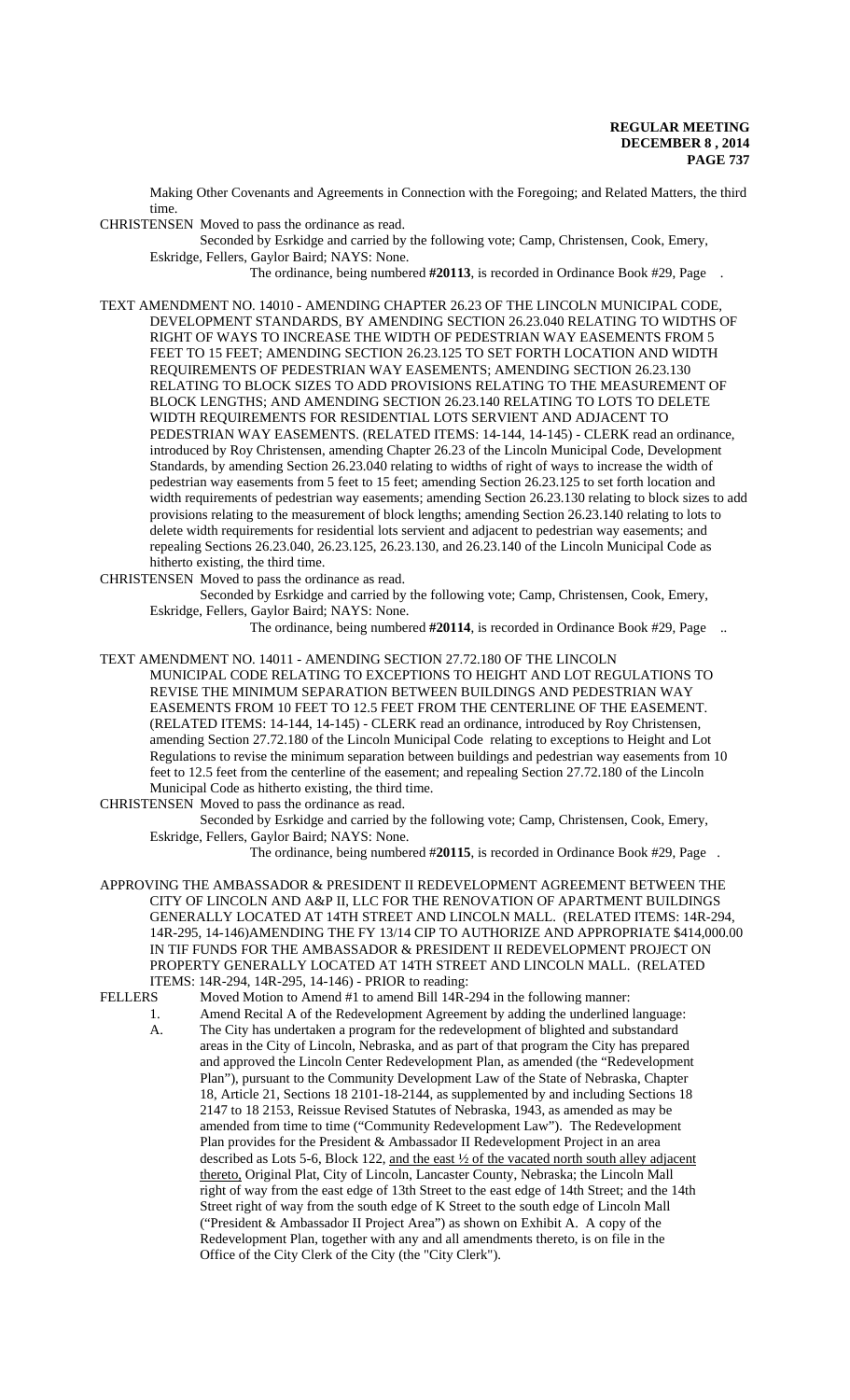B. To replace the existing Exhibit A attached to the Agreement with "Exhibit A" attached hereto as "Attachment A".

Seconded by Camp and carried by the following vote; AYES: Camp, Christensen, Cook, Emery, Eskridge, Fellers, Gaylor Baird; NAYS: None.

CLERK Read the following resolution, introduced by Roy Christensen, who moved its adoption as amended:

A-88687 BE IT RESOLVED by the City Council of the City of Lincoln, Nebraska:

That the attached City of Lincoln Redevelopment Agreement for President and Ambassador II Redevelopment Project, between the City of Lincoln, Nebraska and A&P II, LLC, relating to the redevelopment and renovation of apartment buildings generally located at 14th Street and Lincoln Mall, upon the terms and conditions set forth in said Redevelopment Agreement, which is attached hereto marked as Attachment "A", is hereby approved and the Mayor is authorized to execute the same on behalf of the City of Lincoln.

The City Clerk is directed to transmit one fully executed original and one copy of said Agreement to Ernie Castillo, Urban Development Department for transmittal to the parties.

Introduced by Roy Christensen Seconded by Eskridge and carried by the following vote; AYES: Camp, Christensen, Cook, Emery, Eskridge, Fellers, Gaylor Baird; NAYS: None.

AMENDING THE FY 13/14 CIP TO AUTHORIZE AND APPROPRIATE \$414,000.00 IN TIF FUNDS FOR THE AMBASSADOR & PRESIDENT II REDEVELOPMENT PROJECT ON PROPERTY GENERALLY LOCATED AT 14TH STREET AND LINCOLN MALL. (RELATED ITEMS: 14R-294, 14R-295, 14- 146) (ACTION: 12/8/14) - CLERK read the following resolution, introduced by Roy Christensen, who moved its adoption:

A-88688 A Resolution amending the schedule of Capital Improvement Projects for the Fiscal Year beginning September 1, 2014 within the Capital Improvement Program adopted by and attached to Resolution No. A-88504 as Schedule 5 to establish development of the Ambassador and President II Redevelopment Project (an approved project in the Lincoln Center Redevelopment Plan) as a capital improvement project within the adopted Capital Improvement Program for Fiscal Year 2014-15; and transferring and establishing appropriations for said Capital Improvement Project.

NOW, THEREFORE, BE IT RESOLVED by the City Council of the City of Lincoln, Nebraska: 1. That the implementation of the Lincoln Center Redevelopment Plan and Ambassador and President II Redevelopment Project, for the redevelopment and renovation of apartment buildings generally located at 14th Street and Lincoln Mall within the Project Area, is hereby established and added to the Urban Development Department's list of Fiscal Year 2014-15 capital improvement projects within the Capital Improvement Program adopted by and attached to Resolution No. A-88504 as Schedule 5.

2. That the City Council hereby appropriates and directs the Finance Director to make the necessary adjustments to the biennial budget to designate \$414,000.00 from Tax Increment Financing funds in Fiscal Year 2014-15 to be used toward development of the Ambassador and President II Redevelopment Project.

Introduced by Roy Christensen

Seconded by Eskridge and carried by the following vote; AYES: Camp, Christensen, Cook, Emery, Eskridge, Fellers, Gaylor Baird; NAYS: None.

AUTHORIZING THE ISSUANCE OF TAX ALLOCATION BONDS WITH A TOTAL NOT TO EXCEED \$414,000.00 FOR THE CITY OF LINCOLN, AMBASSADOR & PRESIDENT II REDEVELOPMENT PROJECT (Related Items: 14R-294, 14R-295, 14-146) - CLERK read an ordinance, introduced by Roy Christensen, Authorizing and Providing for the Issuance of City of Lincoln, Nebraska Tax Allocation Bonds, Notes or Other Obligations, in One or More Taxable or Tax-exempt Series, in an Aggregate Principal Amount Not to Exceed \$414,000 for the Purpose of (1) Paying the Costs of Acquiring, Purchasing, Constructing, Reconstructing, Improving, Extending, Rehabilitating, Installing, Equipping, Furnishing And Completing Certain Improvements Within the City's President and Ambassador II Redevelopment Project Area, Including Acquiring Any Real Estate And/or Interests in Real Estate in Connection Therewith, and (2) Paying the Costs of Issuance Thereof; Prescribing the Form and Certain Details Of the Bonds, Notes or Other Obligations; Pledging CertainTax Revenue and Other Revenue to the Payment of the Principal of and Interest on the Bonds, Notes or Other Obligations as the Same Become Due; Limiting Payment of the Bonds, Notes or Other Obligations to Such Tax Revenues; Creating and Establishing Funds and Accounts; Delegating, Authorizing and Directing the Finance Director to Exercise His Independent Discretion and Judgment in Determining and Finalizing Certain Terms and Provisions of the Bonds, Notes Or Other Obligations Not Specified Herein; Taking Other Actions and Making Other Covenants and Agreements in Connection with the Foregoing; and Related Matters, the third time. CHRISTENSEN Moved to pass the ordinance as read.

Seconded by Eskridge and carried by the following votes; Camp, Christensen, Cook, Emery, Eskridge, Fellers, Gaylor Baird; NAYS: None.

The ordinance, being numbered #**20116**, is recorded in Ordinance Book #29 Page .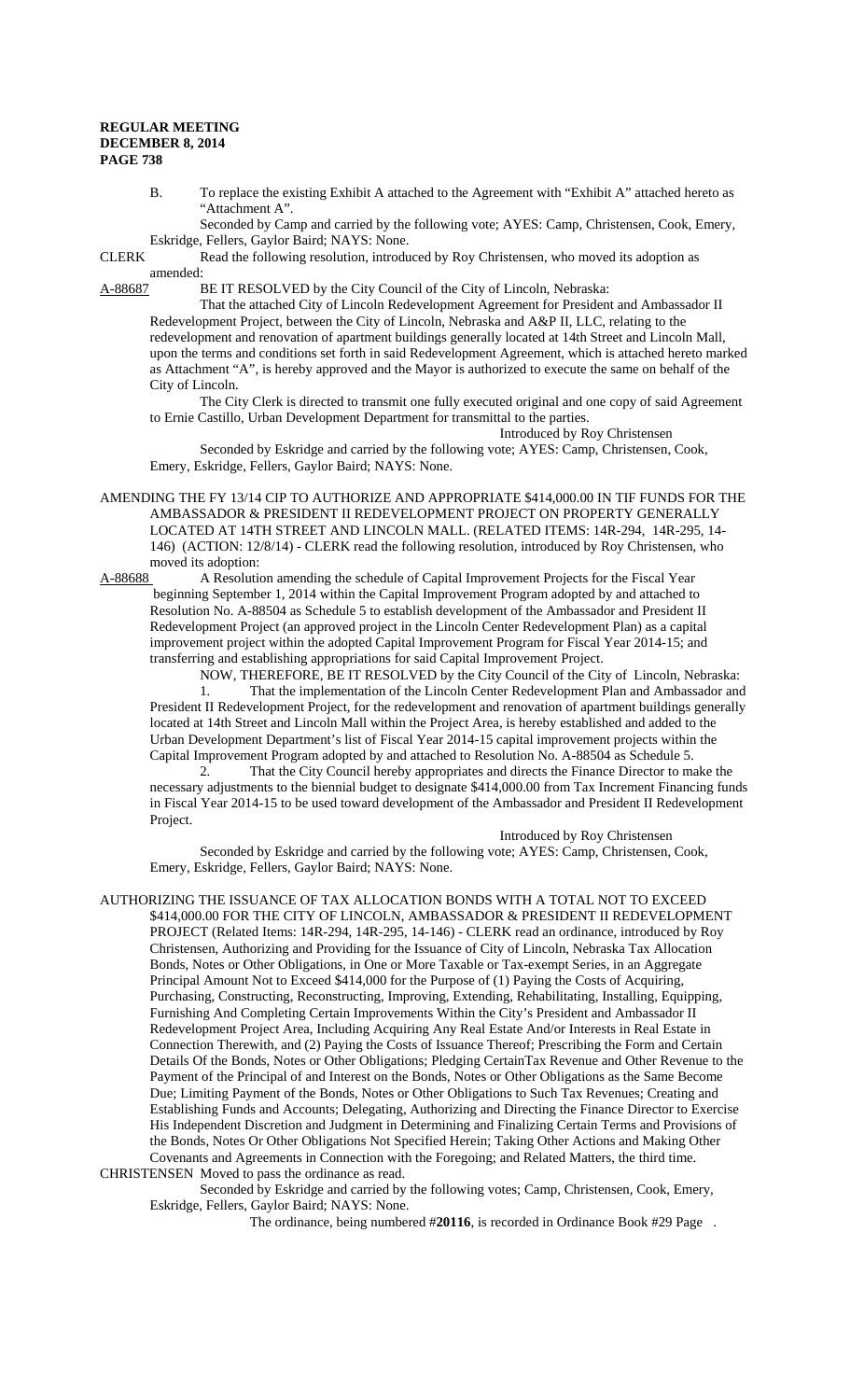AMENDING CHAPTER 10.34 OF THE LINCOLN MUNICIPAL CODE RELATING TO PARKING METERS BY AMENDING SECTION 10.34.030 TO CLARIFY METHODS OF PAYMENT; AMENDING SECTION 10.34.070 RELATING TO ILLEGAL OPERATION OF A PARKING METER; AND AMENDING SECION 10.34.100 TO CLARIFY THAT ONLY COINS ARE BEING COLLECTED FROM PARKING METERS - CLERK read an ordinance, introduced by Roy Christensen, amending Chapter 10.34 of the Lincoln Municipal Code relating to Parking Meters by amending Section 10.34.030 to clarify methods of payment; amending Section 10.34.070 relating to illegal operation of a parking meter; amending Section 10.34.100 to clarify that only coins are being collected from parking meters; and repealing Sections 10.34.030, 10.34.070, and 10.34.100 as hitherto existing, the third time.

CHRISTENSEN Moved to pass the ordinance as read.

Seconded by Eskridge and carried by the following vote; Camp, Christensen, Cook, Emery, Eskridge, Fellers, Gaylor Baird; NAYS: None.

The ordinance, being numbered **#20117**, is recorded in Ordinance Book #29, Page .

#### ADOPTING THE LINCOLN ELECTRIC SYSTEM ANNUAL BUDGET FOR 2015 TO

BECOME EFFECTIVE JANUARY 1, 2015. (ACTION: 12/8/14) - CLERK read the following resolution, introduced by Jon Camp, who moved its adoption:

A-88689 WHEREAS, under the provisions of Section 4.24.090 of the Lincoln Municipal Code, a proposed annual budget for the operation of the Lincoln Electric System (LES) for 2015 was approved by the LES Administrative Board at a special Board meeting on October 17, 2014; and

WHEREAS, pursuant to the above-cited code section, a public hearing on the

proposed budget was held on November 17, 2014, notice thereof having been published in one issue of the Lincoln Journal Star newspaper published and of general circulation in the City more than five (5) days before such hearing.

NOW, THEREFORE, BE IT RESOLVED by the City Council of the City of Lincoln, Nebraska: 1. That pursuant to the provisions of Section 4.24.090 of the Lincoln Municipal Code, the Lincoln Electric System Annual Budget for the fiscal year beginning January 1, 2015, is hereby adopted, and all funds listed therein are hereby appropriated for the several purposes therein stated.

2. That all money received and any of the aforesaid funds in excess of the estimated balances and receipts set forth in said budget shall be credited to the surplus of such funds.

3 That all monies received and set apart for the operation and maintenance of the Lincoln Electric System and all monies received from any source that are required to be applied to the costs of said operation and maintenance, shall be deposited in the appropriate operation and maintenance account, and paid out upon the order of those persons designated by the LES Administrative Board.

4. That LES is authorized to utilize Governmental Accounting Standards Board (GASB) Statement Number 62 to amortize extended outage costs for Laramie River Station over three years in an amount not to exceed \$3,000,000.

5 .That a 2014 supplemental Operating and Capital Appropriation is hereby adopted due to treatment of revenues and expenses related to Southwest Power Pool market activity that may result in the 2014 Budget Authorization being exceeded from increased operating expenses which are offset by increased wholesale revenues.

6. That the City Council approves the "2014 Credit Facility Ordinance" authorizing the issuance of one or more short-term credit facilities in an amount not to exceed \$50,000,000 to fund capital or operating expenses of LES.

7. That by adoption of the Capital Budget, the City Council hereby authorizes the acquisition of all necessary right-of-way, easements, or other interests in land, by purchase if possible, by condemnation if necessary, for those projects included within the Capital Budget.

8. That, to the extent capital improvements of LES are made from LES revenue and other funds, it is intended that the amount of such expenditures, which is not reasonably expected to exceed \$95 million shall be reimbursable to the LES revenue and other funds through the issuance of future electric system revenue bonds, there being no funds of LES or the City reserved, allocated on a long-term basis or otherwise set aside (or reasonably expected to be reserved, allocated on a long-term basis or otherwise set aside) to provide permanent financing for the expenditures related to such expenditures, other than pursuant to the issuance of such electric system revenue bonds, this Resolution being determined to be consistent with the budgetary and financial circumstances of LES and the City as they exist or are reasonably foreseeable on the date hereof. The proper officers of LES shall keep and maintain records at least annually to determine the amount of such excess capital expenditures that may be reimbursed from electric system revenue bond proceeds.

9. There is hereby appropriated all money received from any source as grants or donations received for public purposes.

# Introduced by Jon Camp

Seconded by Eskridge and carried by the following vote; Camp, Christensen, Cook, Emery, Eskridge, Fellers, Gaylor Baird; NAYS: None.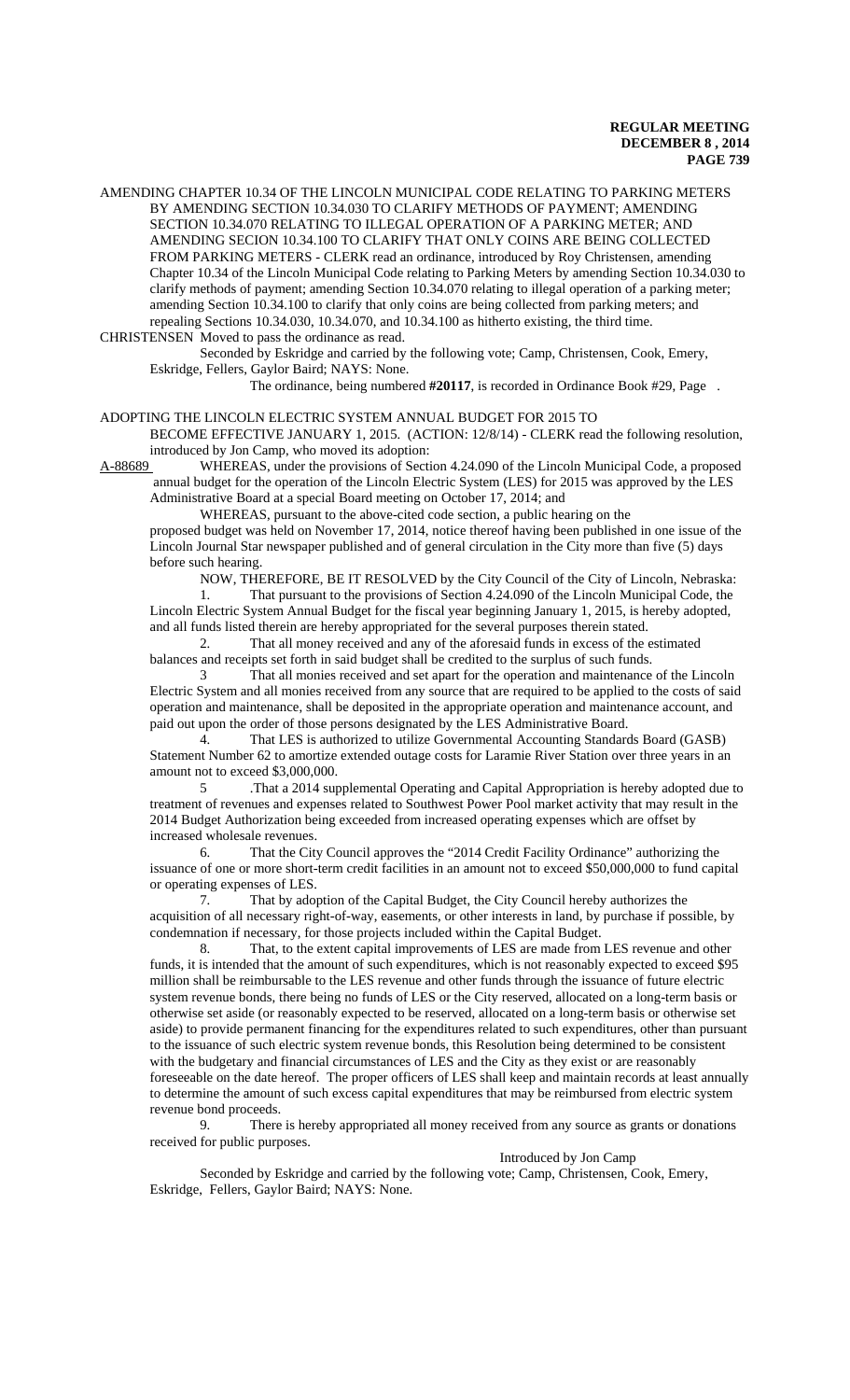# **ORDINANCES - 1ST READING & RELATED RESOLUTIONS (as required)**

- APPROVING THE ANNEXATION AGREEMENT FOR ROKEBY ROAD COALITION BETWEEN UNION BANK & TRUST COMPANY, ROKEBY HOLDINGS, LTD., THE CATHOLIC BISHOP OF LINCOLN, CARLTON W. TALCOTT, MILTON L. AND CAROL A. TALCOTT, SSAR, LLC, CALRUBY, LLC, FRED H. AND JANET L. SMITH, CHARLES J. AND JUNE N. MARQUARDT, LINCOLN FEDERAL BANCORP, INC., MILTON L. TALCOTT, TRUSTEE AND CAROL A. TALCOTT, TRUSTEE, TALCOTT LAND & CATTLE, INC., MILTON L. TALCOTT, TRUSTEE, AND THE CITY OF LINCOLN, NEBRASKA FOR THE PHASED DEVELOPMENT AND ANNEXATION OF PROPERTY GENERALLY LOCATED NORTH AND SOUTH OF ROKEBY ROAD FROM 70TH STREET TO 98TH STREET. (RELATED ITEMS: 14-159, 14R-313, 14R-309, 14-153, 14-154) - CLERK read an ordinance, introduced by Carl Eskridge, that the Annexation Agreement for Rokeby Road Coalition, which is attached hereto, marked as Attachment "A" and made a part hereof by reference, between Union Bank & Trust Company, Rokeby Holdings, Ltd., the Catholic Bishop of Lincoln, Carlton W. Talcott, Milton L. and Carol A. Talcott, SSAR, LLC, Calruby, LLC, Fred H. and Janet L. Smith, Charles J. and June N. Marquardt, Lincoln Federal Bancorp, Inc., Milton L. Talcott, Trustee and Carol A. Talcott, Trustee, Talcott Land & Cattle, Inc., Milton L. Talcott, Trustee, and the City of Lincoln, Nebraska, outlining certain conditions and understandings relating to the annexation of approximately 26.35 acres of property generally located north and south of Rokeby Road from 70th Street to 98th Street, is approved, the first time.
- APPROVING AMENDMENT NO. 4 TO THE WOODLANDS AT YANKEE HILL CONDITIONAL ANNEXATION AND ZONING AGREEMENT BETWEEN LEWIS-STAROSTKA, INC., 3AP-SE, LLC, MIDWEST NET LEASE INVESTORS-SE, LLC, R.C. KRUEGER DEVELOPMENT CO., DOUBLE D LAND COMPANY, LLC, CALRUBY, LLC, AND THE CITY OF LINCOLN, NEBRASKA TO ALLOW THE CITY TO ASSUME RESPONSIBILITY FOR CONSTRUCTION OF YANKEE HILL ROAD FROM 70TH STREET TO 84TH STREET AND TO PAY FOR ENGINEERING ALREADY COMPLETED BY THE OWNERS. (RELATED ITEMS: 14-159, 14R-313, 14R-309, 14-153, 14-154) (ACTION DATE: 1/5/15)
- COMP. PLAN AMENDMENT 14004 AMENDING THE 2040 LINCOLN-LANCASTER COUNTY COMPREHENSIVE PLAN BY CHANGING THE FUTURE LAND USE PLAN DESIGNATION FROM "RESIDENTIAL-URBAN DENSITY" TO "COMMERCIAL" ON PROPERTY GENERALLY LOCATED IN THE ROKEBY ROAD AND SOUTH 84TH STREET AREA; FROM "COMMERCIAL" TO "RESIDENTIAL-URBAN DENSITY" ON PROPERTY GENERALLY LOCATED SOUTHEAST OF ROKEBY ROAD AND SOUTH 70TH STREET; TO MODIFY THE LOCATION OF A FUTURE BIKE TRAIL BETWEEN YANKEE HILL ROAD, ROKEBY ROAD, SOUTH 70TH STREET, AND SOUTH 84TH STREET; AND TO RELOCATE A NEIGHBORHOOD CENTER DESIGNATION FROM SOUTHEAST OF SOUTH 70TH STREET AND ROKEBY ROAD TO SOUTH 84TH STREET AND ROKEBY ROAD. (RELATED ITEMS: 14-159, 14R-313, 14R-309, 14-153, 14-154) (ACTION DATE: 1/5/15)
- ANNEXATION 14004 AMENDING THE LINCOLN CORPORATE LIMITS MAP BY ANNEXING APPROXIMATELY 27 ACRES OF PROPERTY GENERALLY LOCATED AT SOUTH 70TH STREET AND ROKEBY ROAD. (RELATED ITEMS: 14-159, 14R-313, 14R-309, 14-153, 14-154) - CLERK read an ordinance, introduced by Carl Eskridge, annexing and including the below described land as part of the City of Lincoln, Nebraska and amending the Corporate Limits Map attached to and made a part of Ordinance No. 18208, to reflect the extension of the corporate limits 4 boundary of the City of Lincoln, Nebraska established and shown thereon, the first time.
- CHANGE OF ZONE 14017 APPLICATION OF ROKEBY HOLDINGS, LLC FOR A CHANGE OF ZONE FROM AG AGRICULTURAL DISTRICT TO R-3 RESIDENTIAL DISTRICT ON PROPERTY GENERALLY LOCATED AT SOUTH 70TH STREET AND ROKEBY ROAD. (RELATED ITEMS: 14- 159, 14R-313, 14R-309, 14-153, 14-154) - CLERK read an ordinance, introduced by Carl Eskridge, amending the Lincoln Zoning District Maps adopted by reference and made a part of Title 27 of the Lincoln Municipal Code, pursuant to Section 27.05.020 of the Lincoln Municipal Code, by changing the boundaries of the districts established and shown thereon, the first time.
- APPROVING A CABLE TELEVISION FRANCHISE AGREEMENT FOR A 15 YEAR TERM BETWEEN THE CITY OF LINCOLN AND WINDSTREAM NEBRASKA, INC. TO PROVIDE CABLE TELEVISION SERVICES AND PRODUCTS TO THE CITIZENS OF LINCOLN - CLERK read an ordinance, introduced by Carl Eskridge, granting a cable communication facility franchise to Windstream Nebraska, Inc. to provide cable television services and to maintain a cable communication facility within the City of Lincoln pursuant to and subject to the provisions of the Lincoln Municipal Code, the first time.
- APPROVING A CONDUIT SYSTEM LEASE AGREEMENT FOR A TEN YEAR TERM BETWEEN THE CITY OF LINCOLN AND WINDSTREAM NEBRASKA, INC. TO OCCUPY SPACE IN THE CITY'S LINCOLN TECHNOLOGY IMPROVEMENT DISTRICT CONDUIT SYSTEM PURSUANT TO THE TERMS AND CONDITIONS IN THE AGREEMENT - CLERK read an ordinance, introduced by Carl Eskridge, accepting and approving a Conduit System Lease Agreement between the City of Lincoln, Nebraska and Windstream Nebraska, Inc. to occupy space in the City's Lincoln Technology Improvement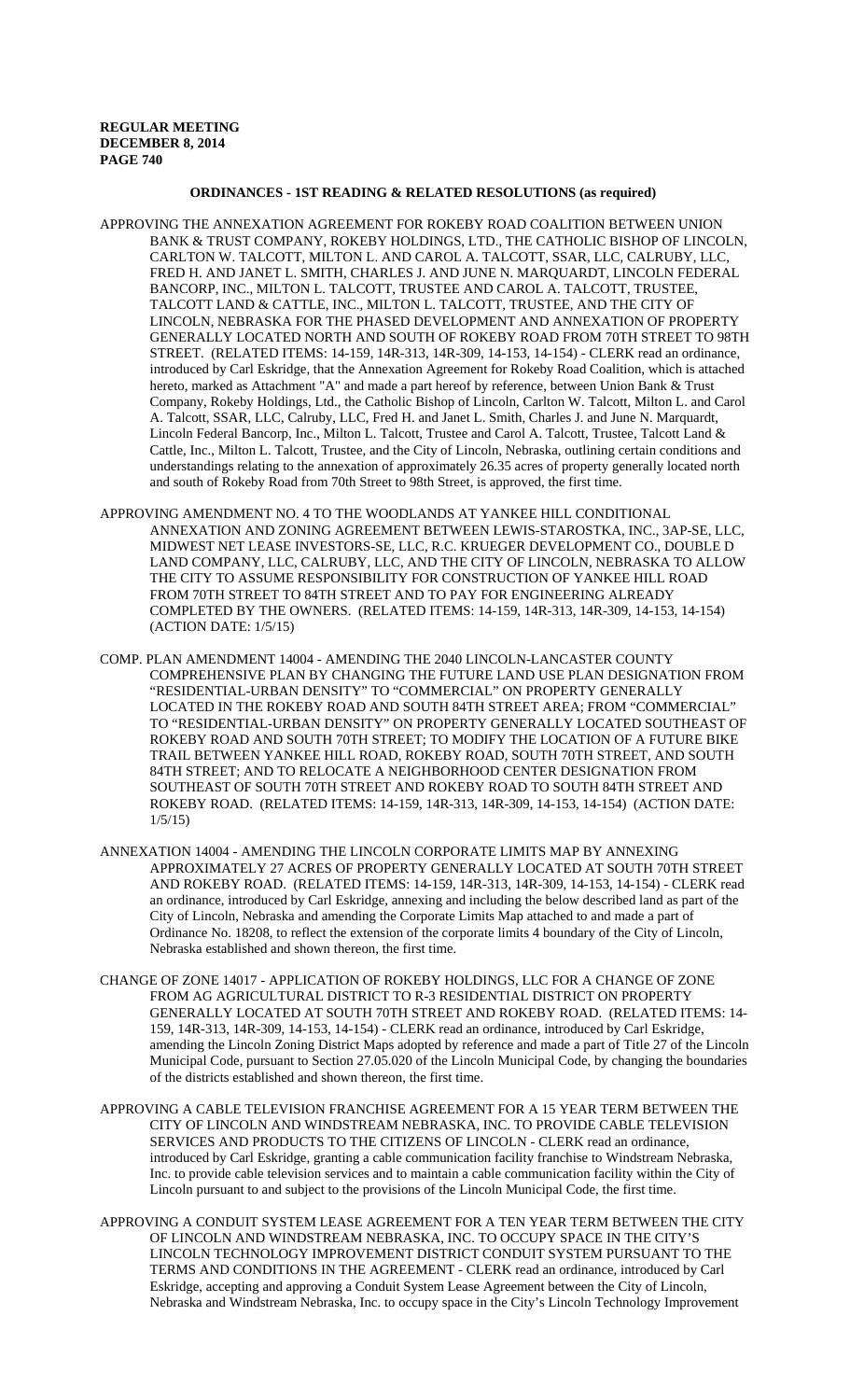District conduit system for a 10 year term, the first time.

- APPROVING A CONDUIT SYSTEM LEASE AGREEMENT FOR A TEN YEAR TERM BETWEEN THE CITY OF LINCOLN AND CENTURYLINK COMMUNICATIONS, LLC TO OCCUPY SPACE IN THE CITY'S LINCOLN TECHNOLOGY IMPROVEMENT DISTRICT CONDUIT SYSTEM PURSUANT TO THE TERMS AND CONDITIONS IN THE AGREEMENT - CLERK read an ordinance, introduced by Carl Eskridge, accepting and approving a Conduit System Lease Agreement between the City of Lincoln, Nebraska and CenturyLink Communications, LLC to occupy space in the City's Lincoln Technology Improvement District conduit system for a 10 year term, the first time.
- APPROVING A CONDUIT SYSTEM LEASE AGREEMENT FOR A 25 YEAR TERM BETWEEN THE CITY OF LINCOLN AND THE BOARD OF REGENTS OF THE UNIVERSITY OF NEBRASKA TO OCCUPY SPACE IN THE CITY'S LINCOLN TECHNOLOGY IMPROVEMENT DISTRICT CONDUIT SYSTEM PURSUANT TO THE TERMS AND CONDITIONS IN THE AGREEMENT - CLERK read an ordinance, introduced by Carl Eskridge, accepting and approving a Conduit System Lease Agreement between the City of Lincoln, Nebraska and the Board of Regents of the University of Nebraska to occupy space in the City's Lincoln Technology Improvement District conduit system for a 25 year term, the first time.
- AUTHORIZING THE ISSUANCE OF TAX ALLOCATION BONDS WITH A TOTAL NOT TO EXCEED THE AMOUNT OF \$7 MILLION FOR THE CITY OF LINCOLN, ASPEN HEIGHTS REDEVELOPMENT PROJECT IN GREATER DOWNTOWN LINCOLN. (RELATED ITEMS: 14-160, 14R-314, 14R-315) -CLERK read an ordinance, introduced by Carl Eskridge, authorizing and Providing for the Issuance of City of Lincoln, Nebraska Tax Allocation Bonds, Notes or Other Obligations, in One or More Taxable or Taxexempt Series, in an Aggregate Principal Amount Not to Exceed \$7,000,000 for the Purpose of (1) Paying the Costs of Acquiring, Purchasing, Constructing, Reconstructing, Improving, Extending, Rehabilitating, Installing, Equipping, Furnishing and Completing Certain Improvements Within the City's Aspen Heights Redevelopment Project Area, Including Acquiring Any Real Estate And/or Interests in Real Estate in Connection Therewith, and (2) Paying the Costs of Issuance Thereof; Prescribing the Form and Certain Details of the Bonds, Notes or Other Obligations; Pledging Certain Tax Revenue and Other Revenue to the Payment of the Principal of and Interest on the Bonds, Notes or Other Obligations as the Same Become Due; Limiting Payment of the Bonds, Notes or Other Obligations to Such Tax Revenues; Creating and Establishing Funds and Accounts; Delegating, Authorizing and Directing the Finance Director to Exercise His Independent Discretion and Judgment in Determining and Finalizing Certain Terms and Provisions of the Bonds, Notes or Other Obligations Not Specified Herein; Taking Other Actions and Making Other Covenants and Agreements, the first time.
- APPROVING THE ASPEN HEIGHTS REDEVELOPMENT PROJECT REDEVELOPMENT AGREEMENT BETWEEN BRECKENRIDGE GROUP LINCOLN NEBRASKA, LLC, AND THE CITY OF LINCOLN RELATING TO THE REDEVELOPMENT OF PROPERTY GENERALLY BOUNDED BY Q STREET, O STREET, 17TH STREET, AND ANTELOPE VALLEY PARKWAY. (RELATED ITEMS: 14-160, 14R-314, 14R-315)
- AMENDING THE FY 14/15 CIP TO AUTHORIZE AND APPROPRIATE \$7 MILLION IN TIF FUNDS FOR THE ASPEN HEIGHTS REDEVELOPMENT PROJECT ON PROPERTY GENERALLY LOCATED BETWEEN Q STREET, O STREET, 17TH STREET, AND ANTELOPE VALLEY PARKWAY. (RELATED ITEMS: 14-160, 14R-314, 14R-315)
- APPROVING THE FIRST AMENDMENT AND RESTATEMENT OF CONDITIONAL ANNEXATION AND ZONING AGREEMENT BETWEEN SOUTHWOOD LUTHERAN CHURCH, MERIDIAN CORPORATION, SUNDANCE, LLC, AND THE CITY OF LINCOLN, NEBRASKA TO REVISE PROVISIONS REGARDING THE TIMING FOR THE DESIGN, GRADING, AND CONSTRUCTION OF ROADS, WATER, AND SANITARY SEWER INFRASTRUCTURE AND THE RESPONSIBILITY FOR FUNDING SUCH COSTS ON PROPERTY GENERALLY LOCATED AT SOUTH 40TH STREET AND ROKEBY ROAD - CLERK read an ordinance, introduced by Carl Eskridge, approving the First Amendment and Restatement of Conditional Annexation and Zoning Agreement ("Amended and Restated Agreement") to the Southwood Lutheran Church, Buckshot Farms and Sundance Conditional Annexation and Zoning Agreement ("Original Agreement") which is attached hereto, marked as Attachment "A" and made a part hereof by reference, between the City of Lincoln and Southwood Lutheran Church, Meridian Corporation, and Sundance LLC, to amend the terms and conditions contained in said Original Agreement to revise provisions regarding the timing for the design, grading, and construction of roads, water, and sanitary sewer infrastructure and the responsibility for funding such costs on property generally located at South 40th Street and Rokeby Road and repealing Ordinance No. 18710 authorizing a Water Revenue